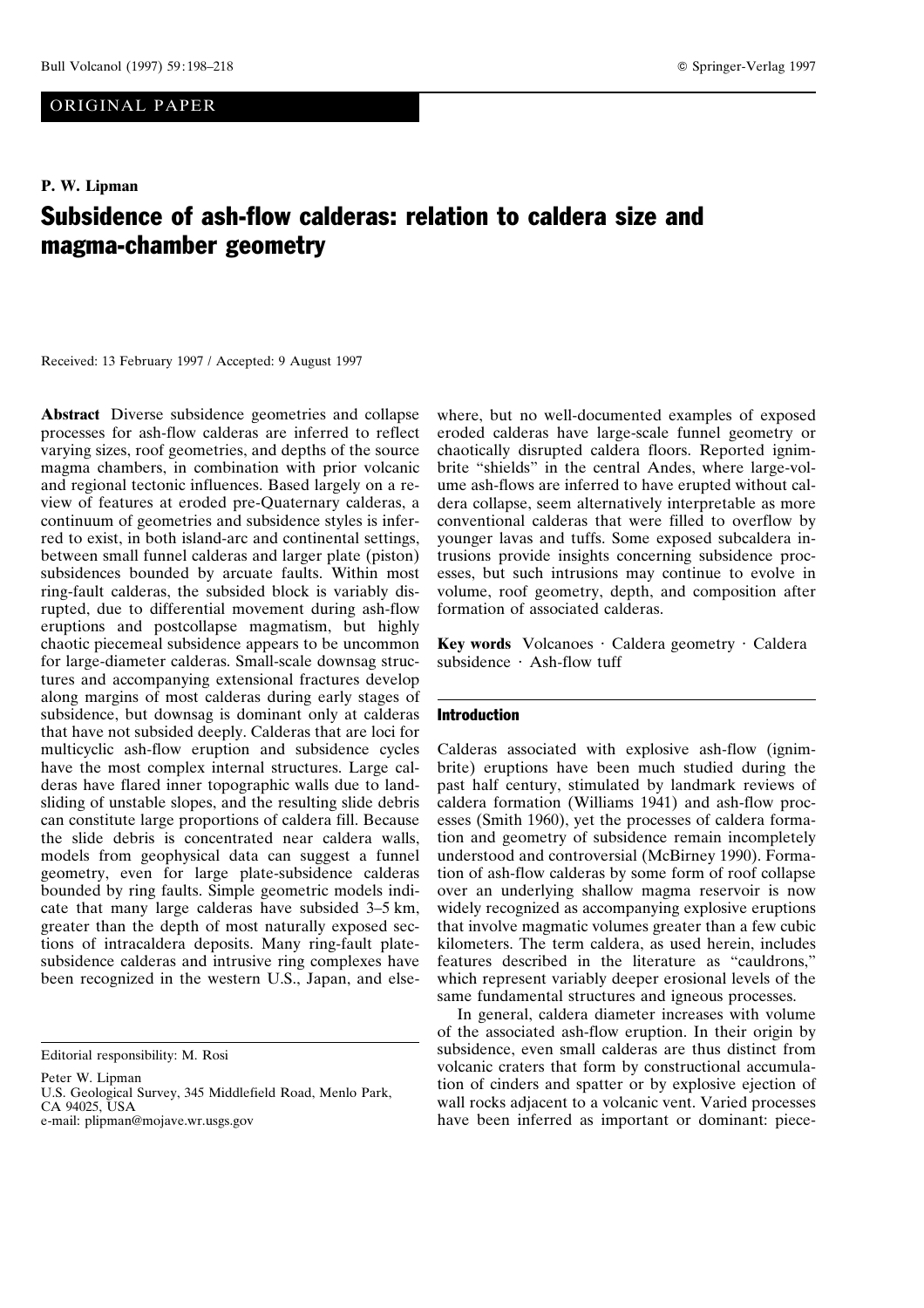meal or chaotic subsidence (Williams 1941; Scandone 1990; Branney and Kokelaar 1994), plate (piston) subsidence of a relatively coherent floor bounded by ring faults (Clough et al. 1909; Smith and Bailey 1968); funnel-shaped subsidence into an areally restricted central vent (Yokoyama 1983, 1987, 1991; Aramaki 1984), and hinged downsag of a central area with little or no boundary faulting (Walker 1984; Branney 1995). Many individual calderas are geometrically complex, containing elements of more than a single structural type and subsidence process (Lipman 1984; Walker 1984; Branney 1995).

In addition to real diversity among caldera structures, the divergent interpretations of dominant subsidence processes reflect ambiguities resulting from the large dimensions of many calderas, incomplete crosssectional exposures, overprinting by post-subsidence structures, and resulting uncertainties about subsidence geometries. Little-eroded young calderas with well-preserved eruptive morphology generally provide minimal information on underlying structures, depth of subsidence, or relation to the source magma reservoir. In contrast, where erosion has proceeded sufficiently to expose subvolcanic structures and granitic rocks of the solidified magma reservoir, the relations of such structures and intrusions to surface volcanic morphology commonly have been largely obscured. Complete sections from surface volcanic rocks to deep features of ash-flow calderas are preserved and exposed only rarely – in regions of exceptional topographic relief or sites of structural rotation of the upper crust.

Geometrically well constrained small-scale subsidence analogs, as in mine workings, nuclear-explosion craters, ice-melt pits, and experimental models, provide some insights into possible caldera geometries (Wisser 1927; Komuro 1987; Scandone 1990; Marti et al. 1994; Branney and Gilbert 1995). Although instructive, such analogs are difficult to compare rigorously with geometries and subsidence processes at large calderas, because the style of collapse likely depends strongly on rates of subsidence, aspect ratios and structural properties of roof rocks, and the presence or absence of a dynamic liquid substrate in the form of a silicate magma chamber. For example, studies of mine workings suggest that rapid subsidence causes the overlying ground to settle as a block, whereas gradual subsidence results in piecemeal adjustments of a jumble of fragments (Wisser 1927; Williams and McBirney 1979, p. 225). No natural caldera analogs are known to this author, however, that exemplify the second category: the cylindrical chaotic-collapse structures (chimney stopes) that are common in mine workings.

This overview proposes a generalized interpretive model for caldera-subsidence structures that form in conjunction with large-volume ash-flow eruptions, based largely on observations at well-exposed deeply eroded calderas. Structural elements and subsidence processes are reviewed for widely varying caldera types that have been carefully studied and well described, and these features are used to model subsidence geometry quantitatively for a few well-constrained calderas of widely varying sizes. Emphasis is on the effects of varying scales of volcanism, the role of intracaldera landslide breccias derived from unstable caldera walls, and contrasting shapes of the cogenetic subvolcanic magma chamber in relation to caldera-subsidence processes. Post-subsidence events, such as late caldera volcanism and resurgence, are not discussed. This summary amplifies and updates aspects of a previous synthesis (Lipman 1984) as well as assesses some divergent interpretations (e.g., Yokoyama 1983, 1987, 1991; Walker 1984; Aramaki 1984; Scandone 1990; Branney 1995). Many cited examples are from the western U.S. and Japan, but the resulting interpretations are considered broadly valid for other regions, volcanic types, and tectonic settings.

# Caldera geometry: structural elements

Major structural and morphologic elements of a simplified caldera model (Fig. 1) include: topographic rim, inner topographic wall, bounding faults (if present), structural caldera floor, intracaldera fill (mainly ponded ash-flow tuff and landslide debris from caldera walls), and the underlying magma chamber or solidified pluton (Lipman 1984). Although highly generalized and not intended to accurately depict relations at any actual caldera, such a model provides a basis for discussing caldera structural elements and subsidence processes, computing approximate volumetric proportions between subsidence geometry and caldera-filling deposits (see Appendix), and inferring relations between eruption and subsidence processes.

#### Topographic rim

The topographic rim is simply the escarpment that bounds the subsided area of a caldera, beyond which lie largely undisturbed outer volcanic slopes. The rim encloses both the subsided area and also the area of scarp retreat due to rock falls and mass wasting. For young calderas, the topographic rim defines the overall areal extent of subsidence, although outlying circumferential fractures at some calderas accompany modest additional sagging toward the main subsided area. For eroded calderas, erosional mass wasting first tends to enlarge the original topographic rim, but later erosion of outer slopes of the upper caldera edifice can also reduce the apparent topographic diameter.

## Inner topographic wall

The inner topographic wall is typically steepest in its upper parts, commonly as precipitous cliffs at young calderas, but tends to have a concave profile that flat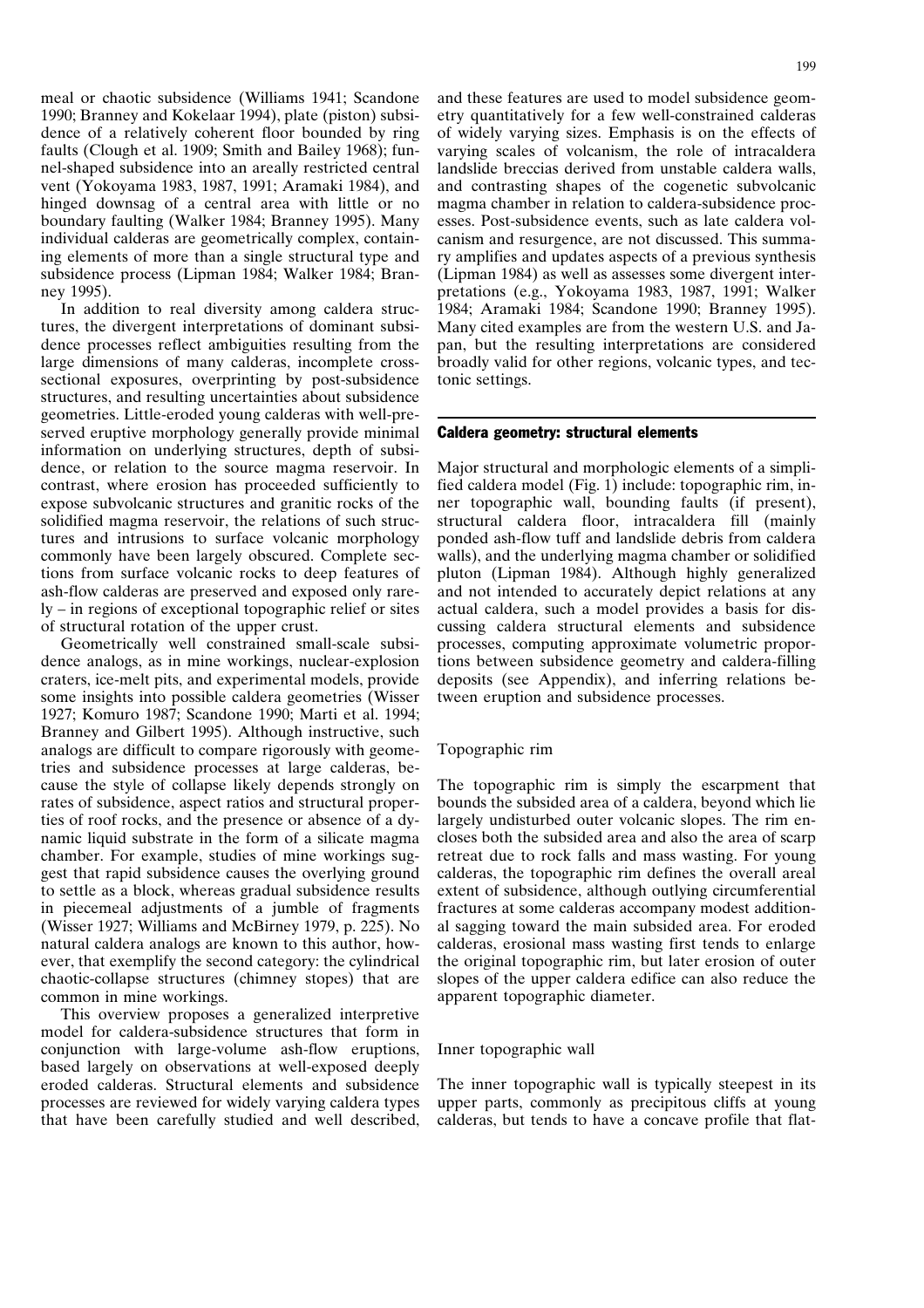**Fig. 1** Simplified model of plate (piston) caldera subsidence, showing geometric relations used in calculating the values in Table 1 and the Appendix. Ring faults, which typically dip steeply, are arbitrarily shown as vertical. The landslide breccia is shown schematically at the base of caldera fill, in order to permit geometrically simplified calculation of overall volume relations, rather than the more actualistic complex interfingering that occurs in many calderas. Presence of subcaldera magma chamber, any resurgent structures, and postcollapse volcanic constructs are omitted



tens down slope. Upper slopes of the inner topographic wall are virtually never an unmodified subsidence fault scarp; instead, they develop in response to landslide enlargement and rock falls from oversteepened slopes during and after caldera collapse. At the base of the topographically enlarged caldera wall, intracaldera fill may deposit directly against the caldera-boundary faults that have been unmodified by gravitational slumping. Such contacts are rarely likely to be preserved as depositional features, because continued caldera subsidence causes further faulting.

In plan view, the topographic walls of most large ash-flow calderas are scalloped by scarps of individual landslides and rock falls. Suggestions that topographic enlargement and the formation of scalloped embayments along some caldera walls result from irregular peripheral subsidence of overhangs along satellitic ring faults ((Branney and Gilbert 1995; Branney 1995, p. 314) may be valid for irregular walls of basaltic pit craters and other small collapse structures, but they are inconsistent with the structurally coherent bedrock stratigraphy that has been mapped along the footwall embayments in many large calderas, some projecting 5 km or more back from the main caldera wall (Steven and Lipman 1976; Yamamoto 1991; du Bray and Pallister 1991). Such shallowly rooted embayments can only have formed by surficial collapse and insliding along oversteepened caldera walls, an inference which is also documented by the provenance and large volume of slide material in adjacent caldera fill (Lipman 1976). Rarely, large scallops in walls of ash-flow calderas may be related to successive eccentrically overlapping subsidence events associated with recurrent eruptions (e.g., Toledo embayment of the Valles caldera; Self et al. 1986). At many multicyclic calderas, late large eruptions tend to cause subsidence of the entire prior caldera area, and earlier small subsidence structures tend to lie within the late caldera, e.g., Santorini in Greece (Druitt and Francaviglia 1992), Platoro in Colorado (Lipman et al. 1996).

## Collapse collar

Material removed by mass wasting and scarp retreat defines a collapse collar (Fig. 1): the volume of rock lying between the topographic caldera wall and the structural caldera boundary. Average overall slopes of inner topographic walls (collar slope angle) are fairly gentle:  $25^{\circ}$  is typical, and  $45^{\circ}$  a probable upper limit. Lower slopes along the collapse collar, dipping as gently as 10–157, are the only parts preserved in many eroded calderas, where the inner wall is expressed as an irregular unconformity between precaldera and caldera-filling rocks (Lipman 1976; Yamamoto 1992; du Bray and Pallister 1994). Gentle dips on lower slopes of the collapse collar permit exposure, by erosion or drilling, of precaldera rocks at shallow depths even at considerable distance inboard from the topographic rim. Such geometric relations have led to inference of funnel geometry for some large calderas (Yokoyama 1983, 1987; Aramaki 1984).

## Bounding faults

Arcuate bounding faults (ring faults) are exposed at some deeply eroded calderas (mainly 5 km and greater in diameter), unambiguously defining plate (piston) subsidence, e.g., Bennett Lake in Canada (Lambert 1974), Lake City and Silverton in the western San Juan Mountains (Lipman 1976), Grizzly Peak in central Colorado (Fridrich et al. 1991), and many volcanic "cauldrons" and plutonic ring complexes in older terranes (summarized in Smith and Bailey 1968; Williams and McBirney 1979; Lipman 1984). Presence of bounding ring faults in some less eroded calderas can be inferred from the distribution of postcollapse vents, symmetrical resurgent uplift of caldera-filling volcanic rocks, and evidence for vents of the caldera-forming eruption along arcuate segments of caldera margins (Smith and Bailey 1968; Bacon 1983; Hildreth and Mahood 1986). The geometry of ring faulting in some eroded calderas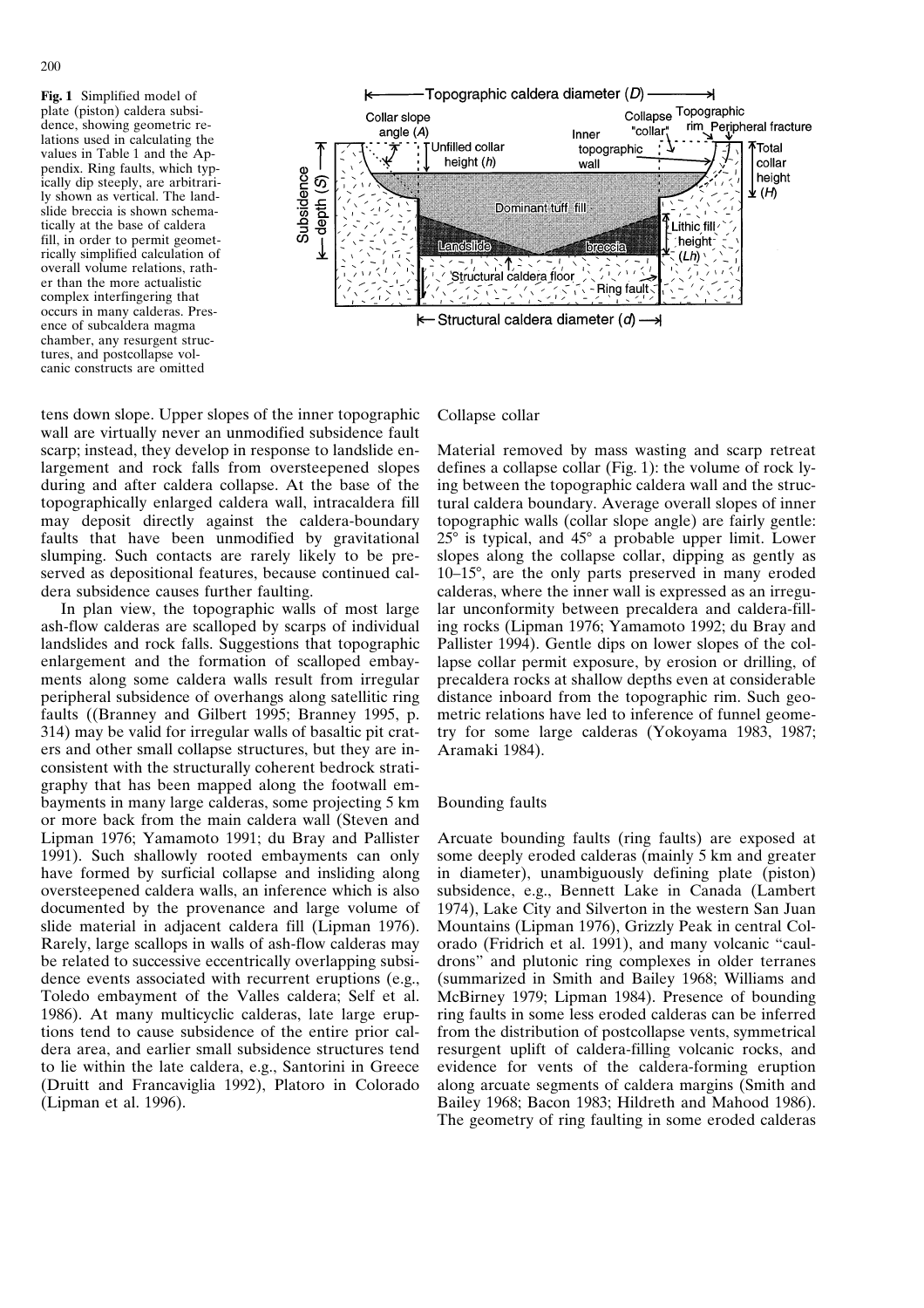is more complex at deep levels, recording increasingly coherent plate collapse as the eruption progressed (Fridrich et al. 1991). Ring faults can accommodate uplift, as well as subsidence, e.g., domical magmatic resurgence at Lake City caldera in Colorado occurred along the same faults that had earlier accommodated caldera collapse (Hon 1987), and magma was injected as partial ring dikes. Similarly, trap-door uplift within the 45-ka Cinque Denti caldera in Pantelleria was accommodated by reversed movement along old ring fractures (Mahood and Hildreth 1986).

Ring faults that dip steeply inward at shallow crustal levels may steepen with depth and dip outward at levels just above the magma chamber into which the caldera subsided (Fig. 21 in Williams 1941; Branney 1995). In Figs. 1–3 all ring faults are arbitrarily shown as vertical. Some sizable calderas lack clear evidence for arcuate bounding faults (Walker 1984), but limited erosion depths typically preclude unambiguous interpretation. At many calderas regional tectonic trends have influenced the geometry of collapse to varying degrees (Komuro 1987; Ferguson et al. 1994; Rowley and Anderson 1996), but deeply eroded calderas bounded by strongly polygonal faults appear to be rare compared with those with arcuate fault boundaries.

Inference of a broad diffusely fractured structural boundary of subsidence (without large-displacement ring faults) that lies *outboard* of the topographic walls, based on analogy with small mine-subsidence and icemelt-pit features (Fig. 6 in Branney 1995), has little support from exposed structures of deeply eroded ash-flow calderas that have been described thus far. Alternatively, circumferential extensional fractures peripheral to the topographic rims of young calderas are commonly associated with recurrent gravitational slumping of the free face of the inner caldera wall. Such peripheral fractures at Kilauea caldera in Hawaii have opened and closed repeatedly during major historical earthquakes, independently of caldera eruptive or subsidence events (Figs. 20–23 in Tilling et al. 1976).

#### Intracaldera fill

Intracaldera fill provides key evidence of caldera processes, because most or all large calderas collapsed during the associated eruptions, and ash-flow tuffs and interleaved caldera-wall slide breccias accumulated to multi-kilometer thickness within the subsided area (Lipman 1976). Distributions and volumes of slide breccia vs intracaldera tuff provide critical evidence on timing and geometry of subsidence.

In addition to tuffs and slide breccia that accumulated synchronously with caldera subsidence, most pre-Holocene calderas are partly to completely filled by younger lavas and tuffs erupted from postcollapse caldera-related vents, sedimentary debris eroded from adjacent volcanic highlands, and volcanic deposits derived from separate volcanic centers. Such postcaldera deposits tend to conceal the primary volcanic structures, especially at nonresurgent calderas, impeding interpretation of subsidence processes or even the presence of some large calderas. North American examples of large-volume caldera fills that postdate the climactic eruptive and subsidence event include the huge rhyolitic lava flows within the Yellowstone caldera, Wyoming (Christiansen 1984), the filling and overflowing of the nonresurgent South River caldera of the San Juan field by postcollapse andesitic lavas (Lipman et al. 1989), and the lacustrine sediments and interleaved lavas in La Primavera caldera, Mexico (Mahood 1980).

## Caldera floor

The geometry of the structural caldera floor within the subsided area has been well documented at only a few large ash-flow calderas, and the typical degree of disruption during subsidence remains uncertain. The structural floor is the subsided precaldera land surface, in contrast to the topographic caldera floor exposed at the surface within a young caldera. Few calderas that are sufficiently preserved to provide a clear record of volcanic evolution are eroded to depths that expose their structural floors; in many, cogenetic magma has risen to such shallow depth that the floor has been destroyed. Subsidence structures at many deeply eroded calderas are complicated or obscured by multiple subsidence events associated with successive ash-flow eruptions or by later regional tectonism. Exceptional examples of structurally coherent caldera floors that subsided during a single large eruption are preserved in a few places where regional tectonic rotation has exposed calderas in cross section: for the western U.S., notably in the Stillwater Range, Nevada (John 1995), the eastern Sierra Nevada (Busby Spera 1984; Fiske and Tobisch 1994), Questa and Organ Mountains areas in New Mexico (Seager and McCurry 1988; Lipman 1988), and the Tucson Mountains in Arizona (Lipman 1993).

For many additional calderas, exposures of structurally coherent fill that accumulated within the caldera concurrently with subsidence provide strong evidence of at most limited disruption of the subsiding caldera interior. Even where the fill consists of massive tuff, the presence of partial cooling breaks, flow-unit partings, compositional boundaries, and interlayered landslide breccia sheets commonly provides stratigraphic markers to evaluate fault disruption within calderas; examples from the western U.S. are Timber Mountain (Carr and Quinlivan 1968), Organ Mountain (Seager and McCurry 1988), Lake City (Hon 1987), and Grizzly Peak (Fridrich et al. 1991). Most faulting of intracaldera fill that has been documented to date by such stratigraphic features occurred, not during subsidence, but during later resurgent doming or other uplift of the caldera floor, as indicated by displacement of all calderafill units. Intracaldera deposits are less well exposed in most nonresurgent calderas than they are on resurgent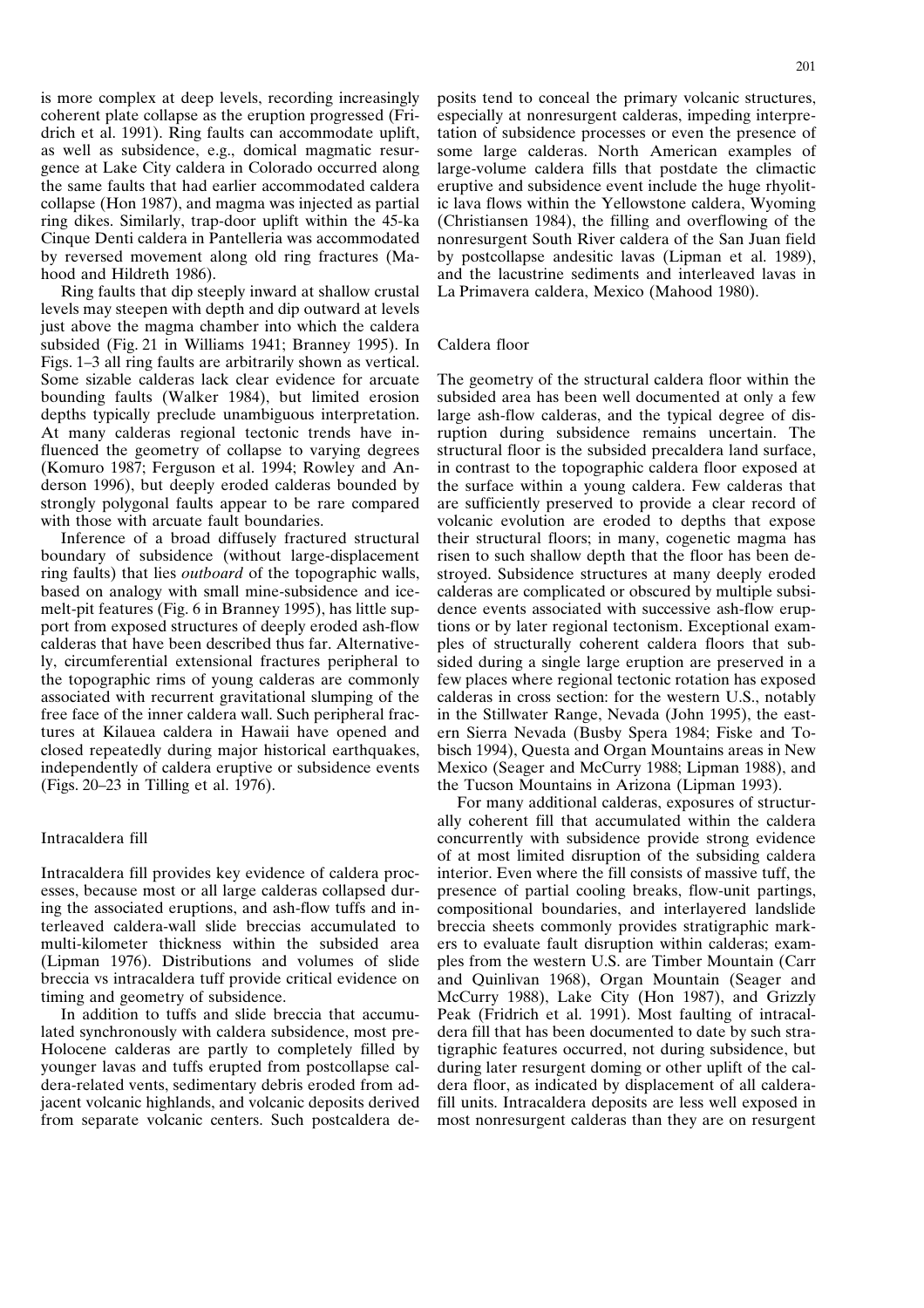blocks, but erosionally inverted topography at the nonresurgent Superstition Mountains caldera in Arizona (Sheridan 1978) and Chegem caldera in Russia (Lipman et al. 1993) provides exceptional exposures of widely continuous flow units and cooling breaks within thick exposed intracaldera tuff without significant fault disruption. Complex disruption of caldera floors may accompany overlapping subsidence during successive caldera-forming eruptions, but available evidence suggests to me that most large calderas subside fairly coherently during individual eruptions.

Growth faults, with upward decreasing displacement, should be present within syncollapse fill if the caldera floor were significantly disrupted during subsidence, but documented examples are rare. Because synsubsidence faulting would disrupt high-temperature tuffs as they welded, growth faults should be marked by conspicuous local rheomorphic zones, even where offset of lithologic markers was obscure. Documented examples of rheomorphic textures localized along faults that may have been active during subsidence include the Bachelor caldera in Colorado and the Tucson Mountains caldera in Arizona (Lipman 1984, 1993), but displacements are small relative to overall caldera subsidence. Widespread growth faulting has been well documented at the Ordovician Scafell caldera in England (Branney and Kokelaar 1994), but these faults variably displace multiple separate eruptive units, and relations to individual collapse events are less clear.

Small calderas (less than a few kilometers in diameter) merge in geometry with diatremes (Hearn 1966) and likely lack a coherent floor. Instead, the inner walls converge downward into the eruptive conduit in a funnel-shaped geometry, as discussed later.

### Subcaldera magma chamber

Magma chambers, preserved as solidified plutons or batholiths, are exposed in many deeply eroded ash-flow calderas, as indicated by petrologic and age correlations with erupted volcanics. Such plutons have commonly been emplaced within a few kilometers of the regional volcanic surface, their roof zones protruding into the syneruptive fill of the associated caldera (summarized in Lipman 1984). Accumulation of silicic low-density magma in a large shallow chamber, which can generate uplift and tensile stresses at the surface, could be important in initiating ring faulting and permitting caldera collapse (Gudmundsson 1988; Marti et al. 1994). Such tumescence associated with growth of a subvolcanic magma chamber, which has been recorded instrumentally during many monitored eruptions and episodes of volcanic unrest, may be inadequate in magnitude to generate geologic structures that are detectable for prehistoric activity.

Shallow depths to incompletely solidified caldera-related magma chambers are documented for a few active calderas. Seismic-attenuation studies, magnetic curie-

temperature depths, and other geophysical data indicate presence of magma at depths as shallow as 4–7 km at the 0.7-Ma Long Valley caldera in eastern California (Sanders 1984; Ponko and Sanders 1994; Steck and Prothero 1994; Sanders et al. 1995). Seismic-velocity structure has been interpreted as reflecting a hot granite body within approximately 2 km of the surface at the 0.6-Ma Yellowstone caldera in Wyoming (Eaton et al. 1975; Lehman et al. 1982; Iyer 1984; Smith and Braille 1994). Similarly, a low-velocity zone at 5–15 km depth is inferred to indicate the continued presence of melt beneath the 1.1-Ma Valles caldera in New Mexico (Ankeny et al 1986; Roberts et al. 1991; Steck et al., in press). At the historically active Rabaul caldera in Papua New Guinea, seismic hypocentral locations define an elliptical volume  $5 \times 10$  km across; this volume is interpreted as bounded by ring faults overlying a central region of low seismicity at depths below 2–4 km that is inferred to represent the present-day magma chamber (Mori et al. 1989). For some older systems, the petrology of eruptive products also requires shallow depths of magmatic crystallization (e.g., presence of clinopyroxene rather than hornblende phenocrysts in most San Juan ash-flow sheets). Detailed inferences between shapes of exposed intrusions and collapse geometry are commonly ambiguous at eroded calderas, however, because subvolcanic magma bodies likely continue to evolve in composition, shape, and depth after cessation of the caldera-forming volcanism.

Despite such uncertainties, some consistent relations have emerged between collapse geometry and pluton shape. For example, several trap-door calderas in the western U.S. (Silverton, Bonanza, Mount Aetna, and Grizzly Peak in Colorado; Organ Mountains, New Mexico; Tucson Mountains, Arizona) expose high-level plutons along the most subsided side of an asymmetrical caldera, suggesting that maximum subsidence was influenced by the shallowest portion of the magma chamber. At several calderas high-resolution dating has documented cooling of subcaldera plutons within brief time intervals after caldera subsidence, e.g., at the Chegem caldera in southern Russia, <sup>40</sup>Ar/<sup>39</sup>Ar mineral ages for eight samples of thin outflow tuff, thick intracaldera tuff, and intracaldera resurgent intrusion of porphyritic granodiorite are analytically indistinguishable at  $2.82 \pm 0.02$  Ma (Gazis et al. 1995).

Several recent studies have inferred important roles for sills or shallow domical laccoliths of fine-grained hypabyssal rocks during caldera collapse (Gudmundsson 1988) and resurgence (Fridrich et al. 1991; du Bray and Pallister 1991), including introducing a special category of "laccocaldera" (Henry and Price 1989). Floors of such intrusions are generally not exposed, however, and their overall geometry remains uncertain. Other deeply eroded calderas expose large steep-sided subcaldera plutons containing granitic textures transitional to typical mesozonal batholithic bodies (Lipman 1984; Takahashi 1986; Johnson et al. 1989; Lipman et al. 1993; John 1994; Fiske and Tobisch 1994). Perhaps resurgent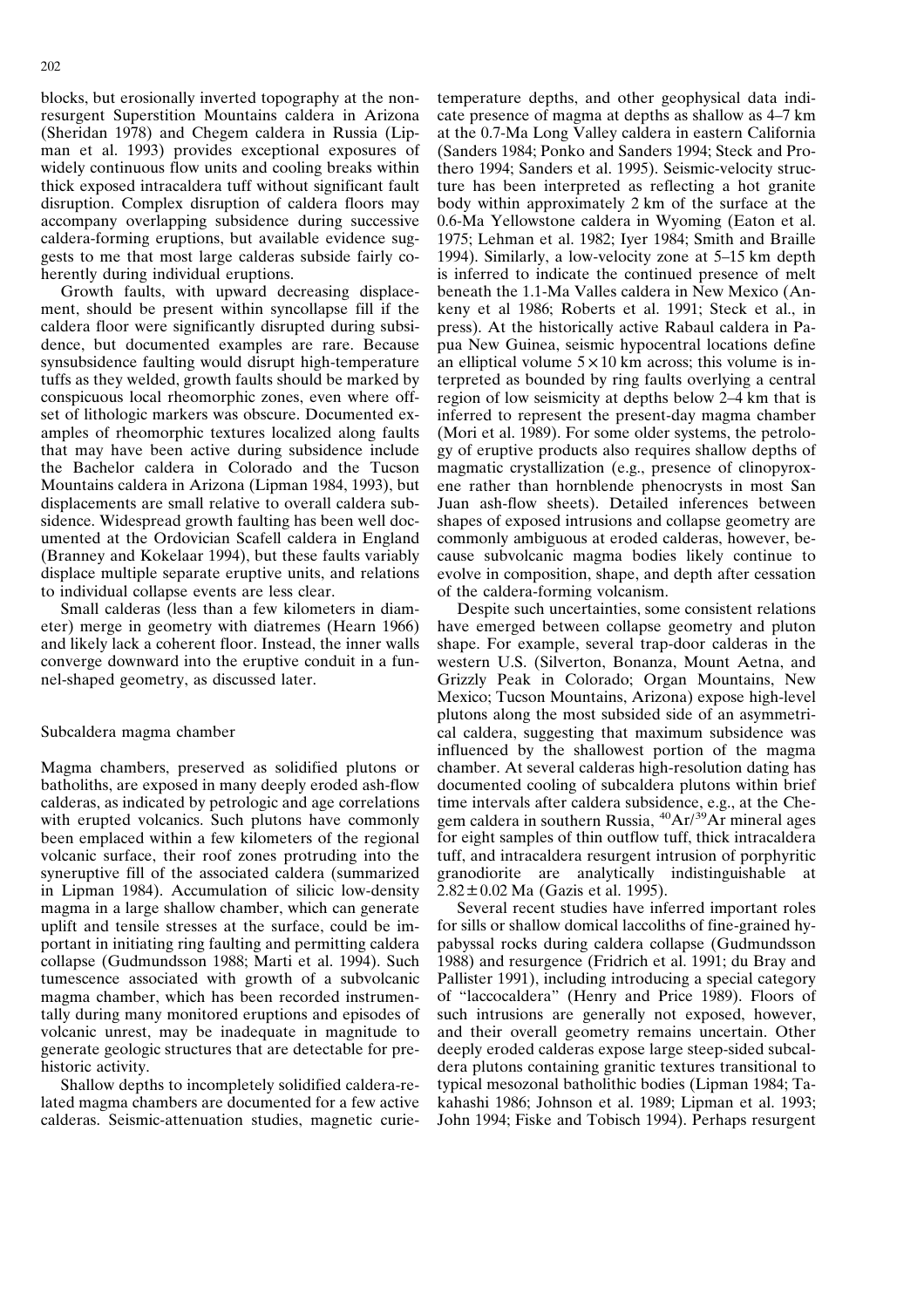intrusions initially spread as sill-like bodies near the base of the caldera fill, developing into stock-like plutons as continued emplacement of intrusive material gravitationally loads caldera-floor rocks and encourages block stoping, as proposed by Hon and Fridrich (1989). Any large caldera  $(>20 \text{ km}$  diameter) must necessarily have been underlain by a batholithic-scale magma chamber of broadly tabular aspect ratio in order for the intrusion to reside in the middle and upper crust.

## Caldera-subsidence processes

Prior approaches to subdividing and classifying calderas have tended to distinguish caldera types based on eruption style and magma composition at representative volcanoes, e.g., Krakatoan type, Valles type, Kat-



**Fig. 2** Models of alternative subsidence geometries in relation to depth and roof geometry of underlying magma chamber. *Dashed lines* indicate postsubsidence depths of downdropped caldera floor blocks, which are inferred to have been partly removed by stopping into magma chamber during and immediately after caldera collapse

mai type, etc. (Williams 1941; Macdonald 1972; Williams and McBirney 1979). Alternatively, the diversity of well-documented ash-flow calderas can be considered as a continuum of features and processes. Many calderas have such varied transitional geometries and structures that subclassification into discrete types seems less useful than relating subsidence geometry and resulting structures to a few geometrically simplified end-member processes.

Size of the eruption and geometry of the cogenetic magma chamber also bear on subsidence processes. For example, stated distinctions between "Krakatoan" and "Valles" caldera types (foundering of the top of a composite volcano vs foundering independent of pre-existing volcanoes) are mainly functions of reservoir area and eruption volume, which influence resulting caldera size without any necessary difference in subsidence process. In the following discussion, five geometric end members (Fig. 2) are considered to encompass the broad variety of subsidence processes at ash-flow calderas. Many well-studied calderas involve subsidence processes intermediate between idealized end members. Ring-fault calderas can have complex boundaries involving more than a single arcuate bounding fault, both hinged downsag boundaries and ring faults are involved in trap-door caldera subsidence, and floors within some ring-fault calderas have sagged or faulted at loci where magma erupted rapidly (Lipman 1984; Branney 1995).

## Plate subsidence

Many large calderas have long been recognized to involve plate (piston) subsidence of a relatively coherent floor, bounded by steeply dipping ring faults (Valles type; Smith and Bailey 1968). These calderas are associated with voluminous eruptions from large shallow magma chambers. The present author prefers the term *plate subsidence*, because for large calderas  $(>10 \text{ km})$ diameter, especially resurgent ones) the diameter of the caldera floor must substantially exceed its thickness. At the Valles-type caldera, subsidence was followed by postcollapse domical uplift, but such resurgence occurs at only a small proportion of plate-subsidence calderas. Within most plate-subsidence calderas, the subsided lid over the source magma chamber is variably disrupted due to differential movement during ash-flow eruptions and postcollapse magmatism, but highly chaotic piecemeal subsidence has not been documented for any large-diameter calderas.

Ring and arcuate intrusions have long been recognized as deeply eroded analogs of large plate-subsidence calderas (Reynolds 1956; Buddington 1959; Smith and Bailey 1968). In the southern Rocky Mountains, ring faults are well exposed in the  $13-x17$ -km Lake City and the 14-km Silverton calderas in the western San Juan Mountains (Steven and Lipman 1976), and at the 13- $\times$ 27-km Mount Aetna and 17- $\times$ 23-km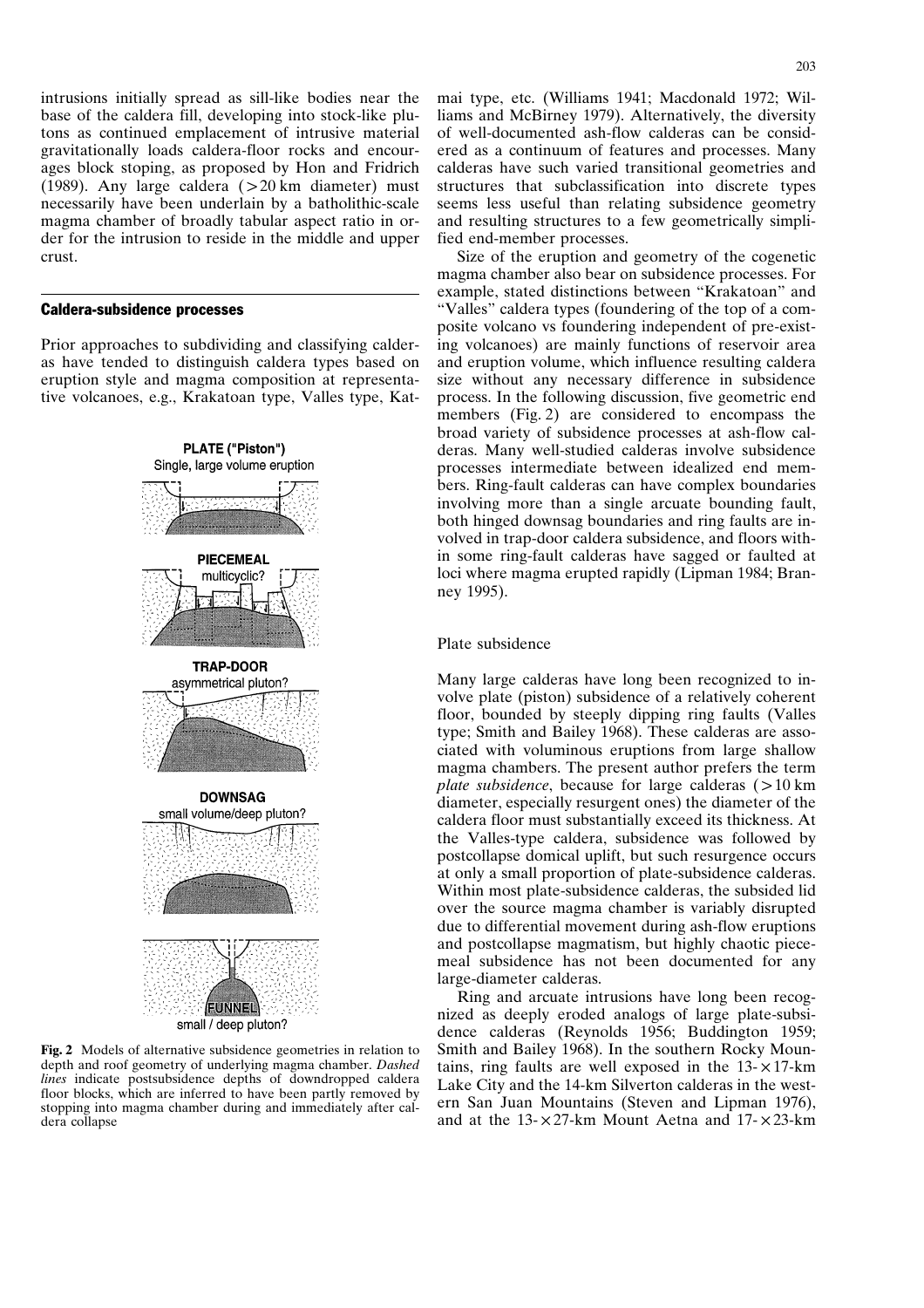Grizzly Peak calderas in the Sawatch Range (Johnson et al. 1989; Fridrich et al. 1991). Many geometrically comparable plate-subsidence calderas, 10 km or more in diameter and bounded by ring faults, have been recognized recently in Japan, as Tertiary volcanic areas have been mapped geologically and explored by drilling (Yamada 1975; Ito et al. 1989; Yamamoto 1992a, 1994; Otake et al. 1997).

Some calderas as small as 4–5 km in topographic diameter appear to have fault-bounded floors, based on evidence for ring faults and structurally coherent caldera fill. Well-studied examples in the northwestern U.S. include the  $4-x6$ -km Holocene Crater Lake caldera (Bacon 1983; Nelson et al. 1994) and the  $4.5-x8$ km Pleistocene Kulshan caldera (Hildreth 1996) in the Cascade Range. Several Tertiary calderas of similar size, containing evidence of plate (piston) subsidence, have recently been recognized in Japan, such as Ishizuchi in Shikotsu (Yoshida 1984), Haza and Masuda South in southern Honshu (Imaoka et al. 1988), Sanbe (Komuro et al. 1996), and Joko in the Aizu region of northern Honshu (Yamamoto 1994). Within the polycyclic Latera caldera in central Italy, the young  $3-x$  5km Vepe caldera is interpreted "to involve coherent subsidence of a piston-like block" bounded by a ringfracture system, based on the concentric distribution of postcollapse lava domes (Nappi et al. 1991).

# Downsag subsidence

Large-scale downsag subsidence of ash-flow calderas has been inferred to be common, based on inward-sloping topography, inward-tilted wall rocks, and apparent absence of large-displacement ring faults at some major calderas (Walker 1984; Branney 1995). Many large plate-subsidence calderas involve subordinate downsag, but no deeply subsided calderas appear to have been well documented where downdropping is accommodated dominantly by inward tilting without major bounding faults, as is diagrammed as an alternative to ring-fault subsidence by Branney (1995, Figs. 3, 6).

Components of downsag, in conjunction with dominant subsidence along ring faults, appear to be common (Branney 1995) and include: (a) mild flexuring and fracturing during initiation of subsidence prior to establishment of a well-defined fault boundary, processes which accompany inception of all faulting of brittle upper crustal rocks; (b) incomplete ring-fault subsidence resulting in a hinged or trap-door caldera; (c) subordinate sagging of the structural caldera floor within bounding ring faults, as recognized for many years (Reynolds 1956); and (d) gravitationally induced inward late tilting and fracturing of oversteepened unstable caldera walls, in conjunction with slumping and landsliding. The appearance of downsag on the flanks of multicyclic caldera depressions can also be generated by volcanic units draped over a pre-existing caldera or structural basin:

- 1. Because most calderas resulting from large ash-flow eruptions subside several kilometers or more and are topographically enlarged by late slumping, clear evidence for initial flexuring and fracturing is rarely preserved. Precaldera volcanic rocks exposed along walls of young calderas mostly dip outward, rather than inward, and attitudes are compatible with primary volcanic dips or regional structural trends. Monoclinal flexures and extensional fractures probably accompany initiation of all ring faulting, as in regional tectonic faulting of brittle upper crustal rocks. Some inward-dipping fault-bounded slices, along the peripheries of a more intact central subsided area (e.g., Fig. 4F, G in Branney 1995), may represent such complexities inherited from initial stages of collapse that later was largely accommodated along ring faults. Other lenticular blocks tilted inward between master ring faults may mainly represent rotational drag during sustained subsidence.
- 2. Hinged (trap-door) subsidence is transitional between downsag and plate subsidence. At some calderas, inward-dipping rocks cited as evidence for downsag processes are likely the result of only modest overall vertical subsidence or the result of incomplete ring-fault subsidence, i.e., trap-door hinges as discussed in the next section.
- 3. Subordinate downsagging is common within caldera floors bounded by well-developed ring faults that accommodate the bulk of total subsidence. Saucer-like geometry of an otherwise coherent caldera floor may result from inward dips along the ring faults (Reynolds 1956), inheritance from broader downsagging during initial subsidence prior to full development of the bounding faults (Branney 1995), or generally from localized subsidence of the thermally weakened thin lid over a large shallow magma chamber as a result of focused magma drawdown during rapid eruption. Well-documented examples of downsagged caldera floors bounded by ring faults and ring dikes include Ossipee, New Hampshire (Kingsley 1931), Saboluka, Sudan (Almond 1977), and Ichizuchi, Japan (Yoshida 1984). The volume proportion of downwarping for some calderas (Ossipee, Glen Coe, Sabaloka) has been interpreted as approaching half of the recorded subsidence (Walker 1984; Branney 1995), but the actual proportion of downsag must be significantly smaller because the top of the basement (contact with base of outflow volcanics) is not preserved outside the subsided block at these ring structures.

4. Some large, coherently rotated, inward-dipping blocks along caldera walls are incipient slide blocks, related to second-order enlargement of the topographic caldera wall by landsliding, rather than primary collapse structures bounded by steeply dipping faults or fractures. One such partly detached block along the margin of the Chegem caldera in Russia is separated from the main caldera wall by a tuff- and breccia-filled fracture that is spectacularly exposed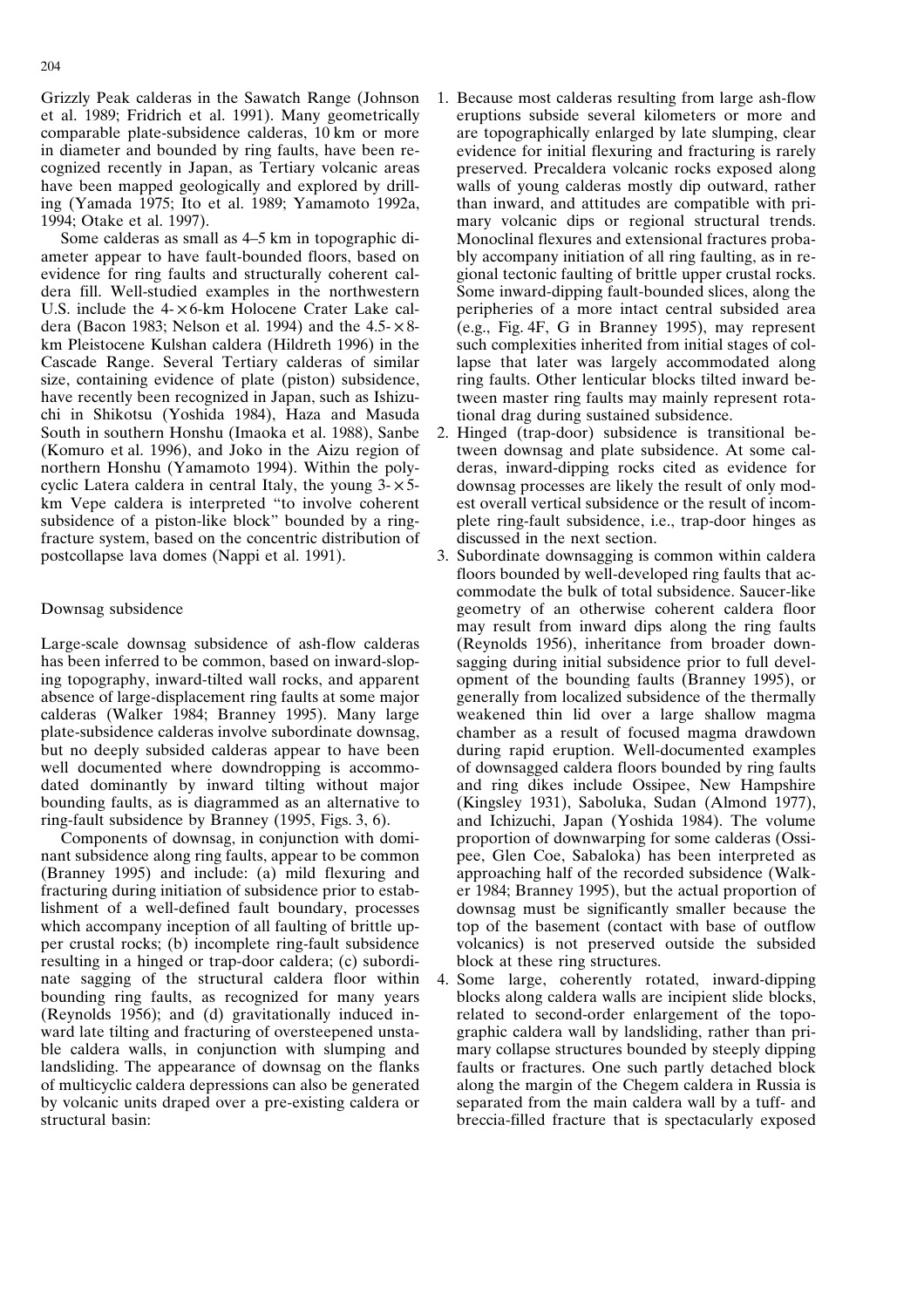for more than 300 m vertically (Lipman et al. 1993, p. 101). Some coherent slide blocks 1 km or more across have become stranded part way down the inner topographic wall of calderas (Lipman et al. 1989, p. 334; Fig. 10 in Yamamoto 1994), whereas others have been transported many kilometers into the caldera interior (Lipman 1976; Fiske and Tobisch 1994).

Of 30 examples cited by Branney (1995; Table 1) as "calderas with downsag," seven to nine have subordinate downsagging of caldera floors bounded by welldeveloped ring faults, and six are asymmetrical hinged trap-door calderas (as defined here) with incomplete ring faults. For two filled calderas with documented flanking downsags, Pine Canyon and Buckhorn in southwest Texas (Henry and Price 1984), erosional dissection is inadequate to evaluate the possible presence of concealed ring faults. Of the others, four are associated with recurrent incremental subsidence at basaltic lava calderas; downsag at six to eight are inferred from indirectly from surface morphology, or are open to alternative interpretations as discussed below, and several are based on unpublished data and are accordingly difficult to evaluate.

Inward-dipping foliations of intracaldera welded tuff that decrease in dip up section have been cited as evidence of downsag during eruption and subsidence at several calderas. In at least some cited examples (e.g., Lake City, Colorado, and Chegem, Russia, where this author has worked), however, such geometries are obvious results of differential primary depositional compaction of intracaldera tuff against caldera walls and caldera-margin slide breccias without need for any downsagging. At both these calderas deep glacially scoured canyons provide exceptional three-dimensional exposures of caldera-fill lithologies and geometry. Compaction dips are highly variable near caldera walls (locally approaching vertical), and tuff foliations correlate closely with adjacent buried slopes. Older volcanic strata in walls of these calderas dip horizontally or gently outward, and most prevolcanic strata are in continuity with regional structural attitudes –geometries incompatible with downsag as a dominant subsidence process.

Another inconclusive example of downsag subsidence is the Cerro Panizos caldera (15 km diameter) along the border between Bolivia and Argentina, which has been interpreted by Ort (1993) as having subsided weakly along a hinge-line marked by an inflection in dips of the volcanic strata. The main Cerro Panizos caldera, which formed during eruption of the lower cooling unit of the 6.7-Ma Panizos ignimbrite, is superbly preserved and exposed, but the limited erosional dissection precludes confident interpretation of its internal structure. On Ort's (1993) map, inward dips appear to be defined entirely by postcaldera tuffs (upper cooling unit) and overlying lavas. The main (lower) cooling unit dips outward but appears to have been overlapped by the inward-dipping younger tuffs and lavas, for which the relatively gentle inward dips  $(4-8^{\circ})$  could be entirely primary and compactional against buried inner slopes of the caldera.

Many basaltic lava-flow calderas (Hawaii, Galapagos, Olympus Mons, etc.) that have subsided repeatedly in small increments have an overall inward down-stepping geometry that has also been described as downsagged or downwarped (Walker 1988; Branney 1995). Such a geometry of nested sequential collapses within a single caldera during recurrent lava eruptions or intrusions along rift zones, although differing in scale from catastrophic caldera collapse during individual large explosive eruptions, may involve similar processes and be transitional to the multicyclic collapse histories that characterize many ash-flow calderas. In addition to small-scale incremental caldera collapse at basaltic volcanoes, at least some of these (e.g., Kilauea, Mauna Loa) also preserve evidence of longer-term cycles of caldera filling and recurrent collapse (Holcomb 1987; Decker 1987). Nested recurrent collapse events, although cumulatively generating an inward-sloping composite subsidence profile, need not involve any downsag during individual eruptions and caldera-subsidence events.

Although subsidence dominantly by downsag is not common at large ash-flow calderas, a component of downsagging and extensional fracturing is associated with many developing ring faults. Downsag processes may be most important where subsidence is incomplete or relatively shallow and may be favored by deeper magma chambers or smaller eruptive volumes.

#### Trap-door subsidence

Trap-door subsidence, bounded by a partial ring fault and by a hinged segment, constitutes incomplete or incipient plate collapse; as such, it is intermediate between plate and downsag subsidence processes. Such partial subsidence may be related to smaller eruptions, an asymmetrical magma chamber, or regional tectonic influences. Geometrically well-defined examples of trap-door subsidence in the western U.S. include Silverton, Bonanza, and Mt. Aetna calderas in Colorado (Steven and Lipman 1976; Varga and Smith 1984; Johnson et al. 1989), the Organ Mountains caldera in New Mexico (Seager and McCurry 1988), Eagle Mountain caldera in Trans-Pecos, Texas (Henry and Price 1984), Three Creeks and Big John calderas in Utah (Steven et al. 1984), Pueblo and Whitehorse calderas along the Oregon–Nevada state line (Rytuba and McKee 1984), and the Tucson Mountains caldera in Arizona (Lipman 1993). Well-described hinged or trap-door calderas elsewhere include Snowdon caldera in Wales (Howells et al. 1986), Bolsena in central Italy (Nappi et al. 1991), and Sakugi in southwest Japan (Murakami and Komuro 1993).

The Tucson Mountains caldera, source of the 72-Ma Cat Mountain tuff, is particularly instructive, because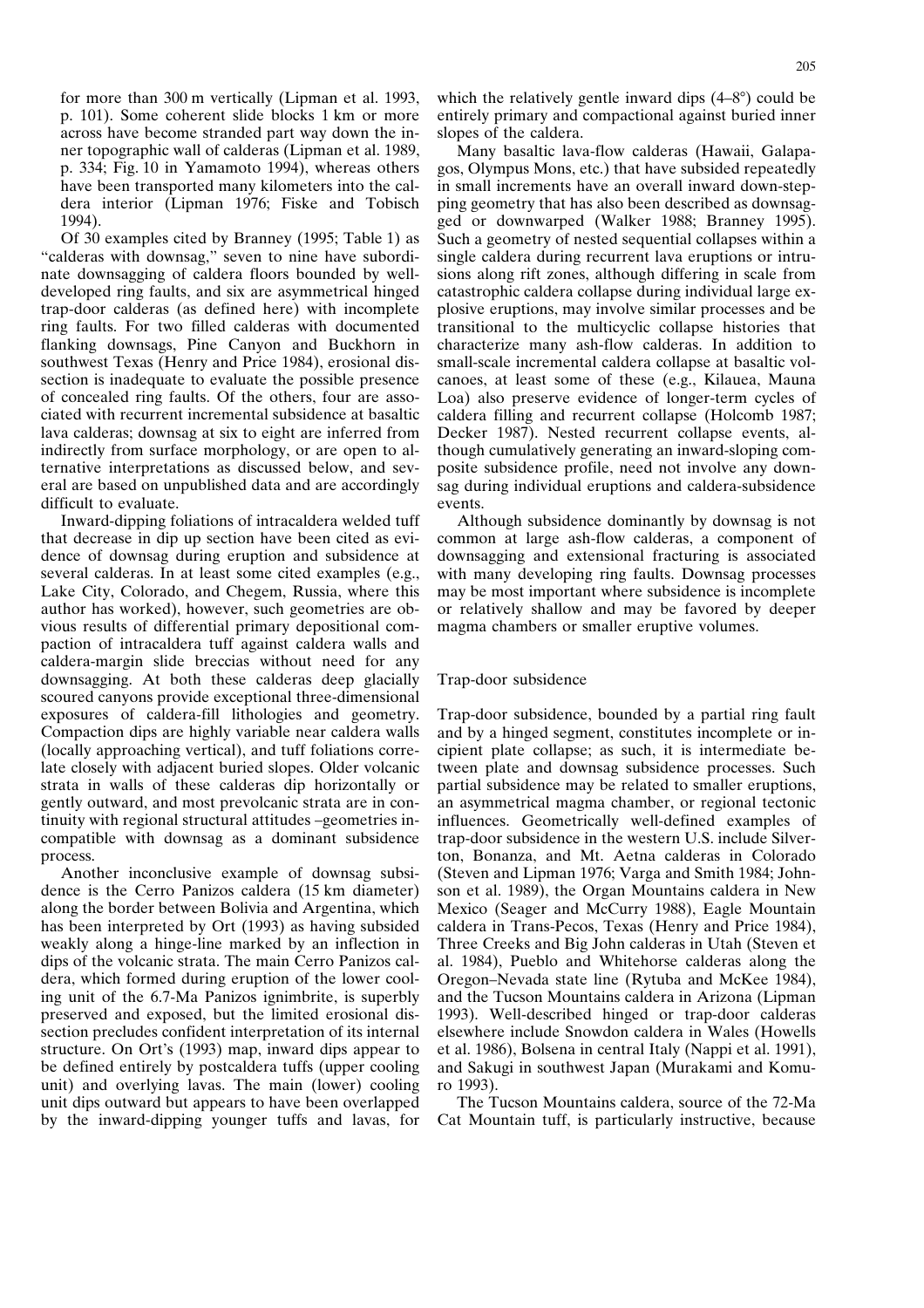postvolcanic tectonic rotation in the upper plate of a regional detachment fault has provided cross-sectional exposures completely through the caldera-fill section. The intracaldera Cat Mountain tuff is lithic poor and only approximately 100 m thick at the hinged southern margin of the caldera, but the caldera fill thickens gradually to a thickness of 4–5 km at the most downfaulted opposing margin. Along this margin, the bulk of the caldera-fill material consists of collapse breccia derived from the caldera walls, interfingering with discontinuous matrix of ash-flow tuff.

## Piecemeal disruption

Small-displacement piecemeal faulting of subsiding caldera floors is probably common. Fracturing during subsidence has been documented for a few calderas by growth-fault deformation of an intracaldera tuff unit concurrently with welding (e.g., Fig. 8 in Lipman 1984; Fig. 9 in Branney and Kokelaar 1994). Complex piecemeal fracturing of caldera floors on a coarse scale, bounded by arcuate or rectilinear growth faults, has been interpreted as the dominant subsidence process for a few calderas (Branney and Kokelaar 1994). Such features can result from interaction with the prevolcanic structural grain or from intricate fracturing of the caldera floor during a single eruption.

Without clear evidence of large-scale growth faulting during a single eruption, piecemeal fracturing of a caldera floor is open to alternative interpretations. Geometrically complex fracturing should be expected at sites of multiple nested or overlapping collapses that cause incremental subsidence during successive ashflow eruptions, as is likely present in floors of overlapping caldera complexes that subsided recurrently at intervals of tens to hundreds of thousand years, such as in the San Juan Mountains of Colorado (Lipman et al. 1996), calderas of the southwest Nevada volcanic field (Christiansen et al. 1977; Sawyer et al. 1994), Bolsena and Latera calderas in central Italy (Nappi et al. 1991), and the Kagoshima Bay area of southern Japan (Matumoto 1943; Aramaki 1984; Nagaoka 1988).

Similar complexities in caldera-floor geometry may also be indicated by scattered or transverse distributions of postcaldera postcollapse vents within recurrently subsided calderas, as at Campi Flegrei, Aso, or Santorini (Walker 1984). Analogous complexities in subsidence geometry appear to be present at the historically active Rabaul caldera in Papua New Guinea, where geologic relations document successive overlapping caldera subsidences during the past few hundred thousand years (Nairn et al. 1995), even though present-day seismicity defines a geometrically simple ringstructure boundary for the active caldera (Mori et al. 1989).

Interpretation of the carefully studied Ordovician Scafell caldera in the English Lake District as a piecemeal subsidence structure (Branney and Kokelaar

1994) is dependent on inference of subsidence along growth faults during a single eruption, but the multiple intracaldera depositional units that have been mapped appear to record diverse eruption and emplacement processes during accumulation of the intracaldera fill. The complex fill stratigraphy at Scafell differs from that typical of accumulations during single eruptive cycles at younger calderas and suggests alternatively that subsidence was incremental during successive eruptions over a sustained time interval.

# Chaotic subsidence

Chaotic subsidence, marked by intense wholesale disruption and brecciation of caldera-floor rocks, has been inferred to be an important caldera-forming process in some reviews (Fig. 37 in Williams 1941; Yokoyama 1983; Fig. 14 in Scandone 1990), but such processes are not documented by features of any deeply eroded large ash-flow calderas known to this author. Chaotic subsidence has been proposed as a process to generate (a) low-density material within calderas that can account for the observed negative gravity anomalies (Yokoyama 1983, 1987), and (b) lithic breccias by collapse of the roof over a depressurizing magma chamber (Fig. 14 in Scandone 1990). As discussed below, however, observed gravity anomalies in calderas can be modeled successfully with alternative assumptions, and voluminous lithic breccias within many calderas are demonstrably formed by gravitational failure and landsliding of oversteepened walls adjacent to ring faults. Thick megabreccias exposed in deeply eroded calderas typically are interleaved conformably with ash-flow tuff, indicating that such breccias are depositional units of the caldera fill (Lipman 1976; Hon 1987; Fridrich et al. 1991; Fiske and Tobisch 1994; Yamamoto 1994) rather than drastically disrupted floor. Large landslides from the inner caldera walls (the collapse collar volume) are also a potential source of voluminous lithic material, in addition to direct vent erosion, that could be entrained in the eruption column and emplaced as lithic lag breccia; chaotic disruption of floor or vent material (Walker 1985; Scandone 1990; Rosi et al. 1996) need not be the sole or even dominant source. The volumes of lithic lag breccia in proximal outflow deposits are typically small in comparison with the slide breccias that accumulate within the subsided area.

## Funnel calderas

As pointed out by Branney (1995, p. 316), the term funnel-shaped is potentially ambiguous for caldera structures. In this review virtually all calderas are considered to be funnel-shaped in overall geometry, in the sense that their topographic walls flare outward from the structural boundaries, due to gravitational slumping (Figs. 1, 2). A funnel-shaped structural boundary can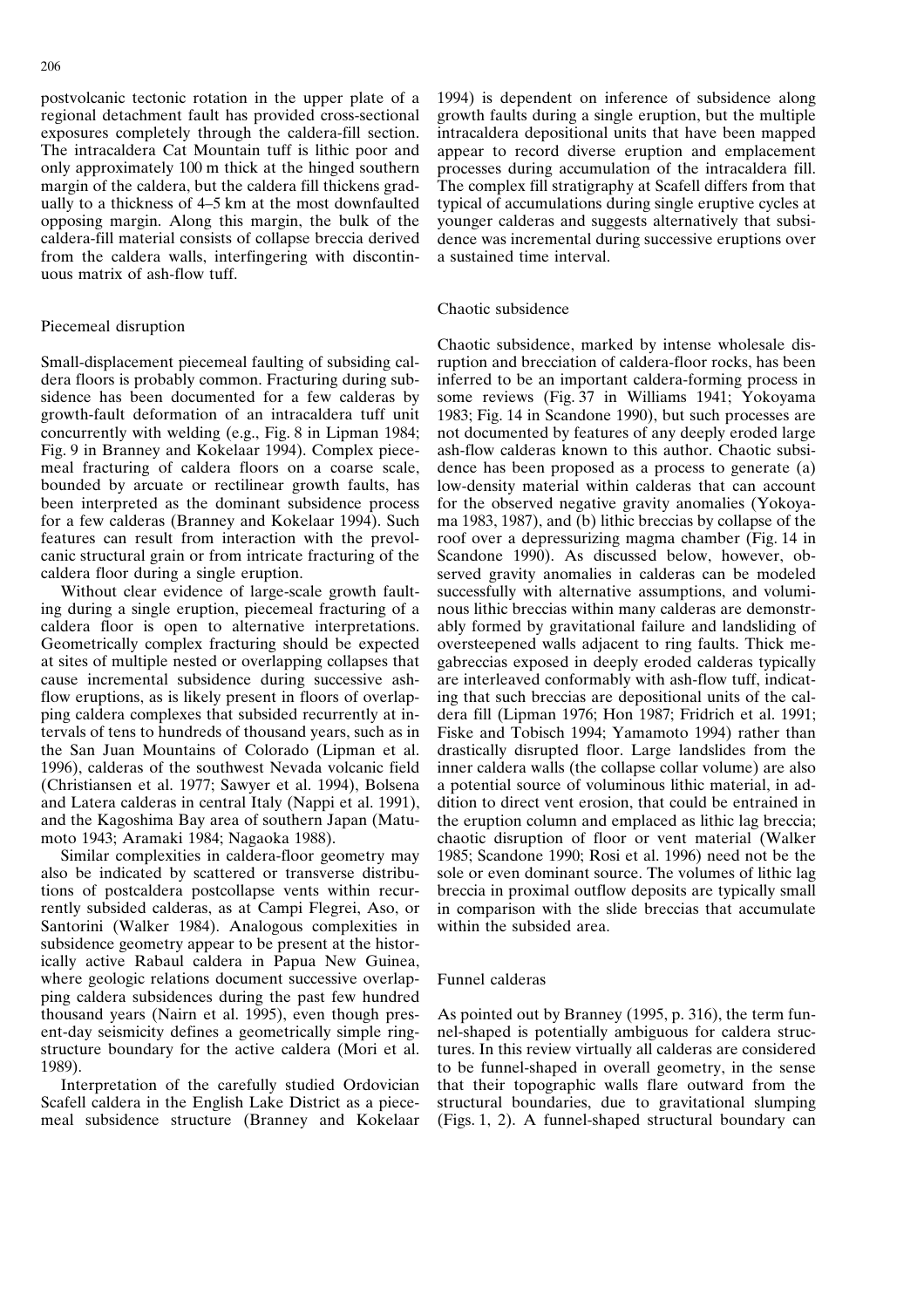also result from severe downsag, piecemeal subsidence, or probably more commonly from recurrent subsidence during successive eruptions. Alternatively, some calderas, especially in Japan, have been interpreted as structural funnels due to upward flaring of the primary eruption conduit (Yokoyama 1983, 1987; Aramaki 1984). The following discussion focuses on the scale of such structural–funnel subsidences.

Small calderas  $\left($  < 2–4 km diameter at topographic rim) commonly have a funnel geometry, because enlargement by slumping of the inner wall into an areally restricted vent is the dominant process in establishing the overall size of the subsided area. Such calderas are associated with explosive eruptions from a central vent, lack a bounding ring fault or a coherent subsided block, and probably overlie relatively small (and deep?) magma chambers. Well-documented funnel calderas, associated with relatively small-volume ash-flow eruptions, include Nigorikawa and Sunagohara calderas in northern Honshu, Japan, which are especially well constrained in three dimensions by geothermal drilling (Ando 1981; Dohnan Geothermal Energy Co. 1984; Yamamoto 1992b; Mizugaki 1993), Red Hills, Utah (Cunningham and Steven 1979), and the Novarupta vent that formed during the 1912 Katmai eruption in Alaska (Eichelberger and Hildreth 1986; Hildreth 1987). Such funnel calderas appear to merge in geometry and structural type with diatremes associated with explosive eruption of more mafic magma to form tuff rings and maars (Hearn 1966).

Small funnel calderas have not been widely recognized in eroded Tertiary volcanic areas, in part because the sources of ash-flow sheets smaller than  $10-20 \text{ km}^3$ tend to be overwhelmed and obscured by larger tuff eruptions. For example, some small ash-flow sheets erupted from the Platoro caldera complex in the San Juan field (Middle tuff: ten or more sheets with individual volumes of 5–10 km<sup>3</sup>; Dungan et al. 1989) may have been associated with small funnel calderas that were subsequently displaced downward and concealed during later larger-volume eruptions. As suggested by G. P. L. Walker (pers. commun.), several of the wellknown British Tertiary centers contain breccia masses several kilometers in diameter that could be small funnel calderas. These breccias were studied when knowledge of brecciation process in volcanic settings was rudimentary and originally were interpreted as intrusions, but several involve subsidence of debris from higher levels. Possible candidates for small funnel calderas include: the Loch na Creitheach vent at Skye, breccias cropping out along the Slieve Gullion ring dike, and "explosion" breccias that are exposed over a  $3-x9$ -km area along the margin of the early caldera on Mull (described in Emeleus and Gyopari 1992).

Some large young calderas, especially in Japan, have been inferred to have a funnel shape, based mainly on modeling of gravity anomalies (Yokoyama 1983, 1987, 1991). Such funnel structures have been inferred to develop in relatively weak crusts of young island arcs, in contrast to ring-fault and plate-subsidence of calderas in cratonic environments (Walker 1984; Scandone 1990). In contrast, no large funnel structures have been documented for eroded calderas in Japan, even though many ring-fault calderas and plate-subsidence structures have recently been recognized in eroded Tertiary volcanic fields (Yamada 1975; Sawada 1984; Yoshida 1984; Takahashi 1986; Takada 1987; Imaoka et al. 1988; Ito et al. 1989; Yamamoto 1992a, 1994; Otake et al. 1997; Miura 1997).

Proposed distinctions between caldera types in Japan as a function of regional tectonic stress field, relating the Tertiary plate-subsidence calderas to periods of extension and funnel structures to more recent arc-normal compression (Sawada 1984; Yoshida 1984), also seem unconvincing. Several carefully studied Pleistocene calderas in southern Japan that have been interpreted as representative funnel structures are associated with broad zones of normal faulting and graben structures, including Aira and other calderas in Kagoshima Bay (Aramaki 1984; Yokoyama and Ohkawa 1986) and the Shishimuta caldera in northeastern Kyushu (Kamata 1989). Clusters of ash-flow calderas along arc-related graben are also conspicuous in other arc systems (e.g., Toba in Indonesia, Taupo in New Zealand, intra-arc graben of Central America).

A further complexity for large calderas inferred to have funnel geometry is the ambiguity of interpretations based on gravity data. A plate subsidence structure with lithic debris concentrated near structural margins, as is commonly observed in eroded calderas, can generate a gravity profile indistinguishable from a funnel structure. Some Japanese calderas, interpreted as having negative Bouguer gravity profiles indicative of funnel structure, have steep-sided U-shaped gravity anomalies that could alternatively be modeled as small ring-fault subsidence structures, e.g., Shishimuta caldera in Kyushu (Kamata 1989). Geometrically simplistic gravity modeling of other Japanese calderas as funnel shaped (e.g., Aso caldera; Yokoyama 1983) is complicated by recurrent eruption of multiple large ashflow sheets and multi-stage incremental subsidence. Recent detailed processing of gravity data for Aso suggests multiple flat-bottomed gravity lows and an overall "piston-cylinder type structure rather than a funnelshaped structure" (Komazawa 1995). Elsewhere, deep erosional exposure and/or exploration drilling has documented that an overall funnel-like geometry can result at large ash-flow calderas from multi-stage subsidence along nested ring fractures (Halliman 1993; Lipman et al. 1996).

## Ignimbrite "shields"

While caldera sources have been identified worldwide for most well-preserved large ash-flow sheets, among the late Tertiary volcanoes spectacularly exposed on the altiplano of the central Andes are silicic centers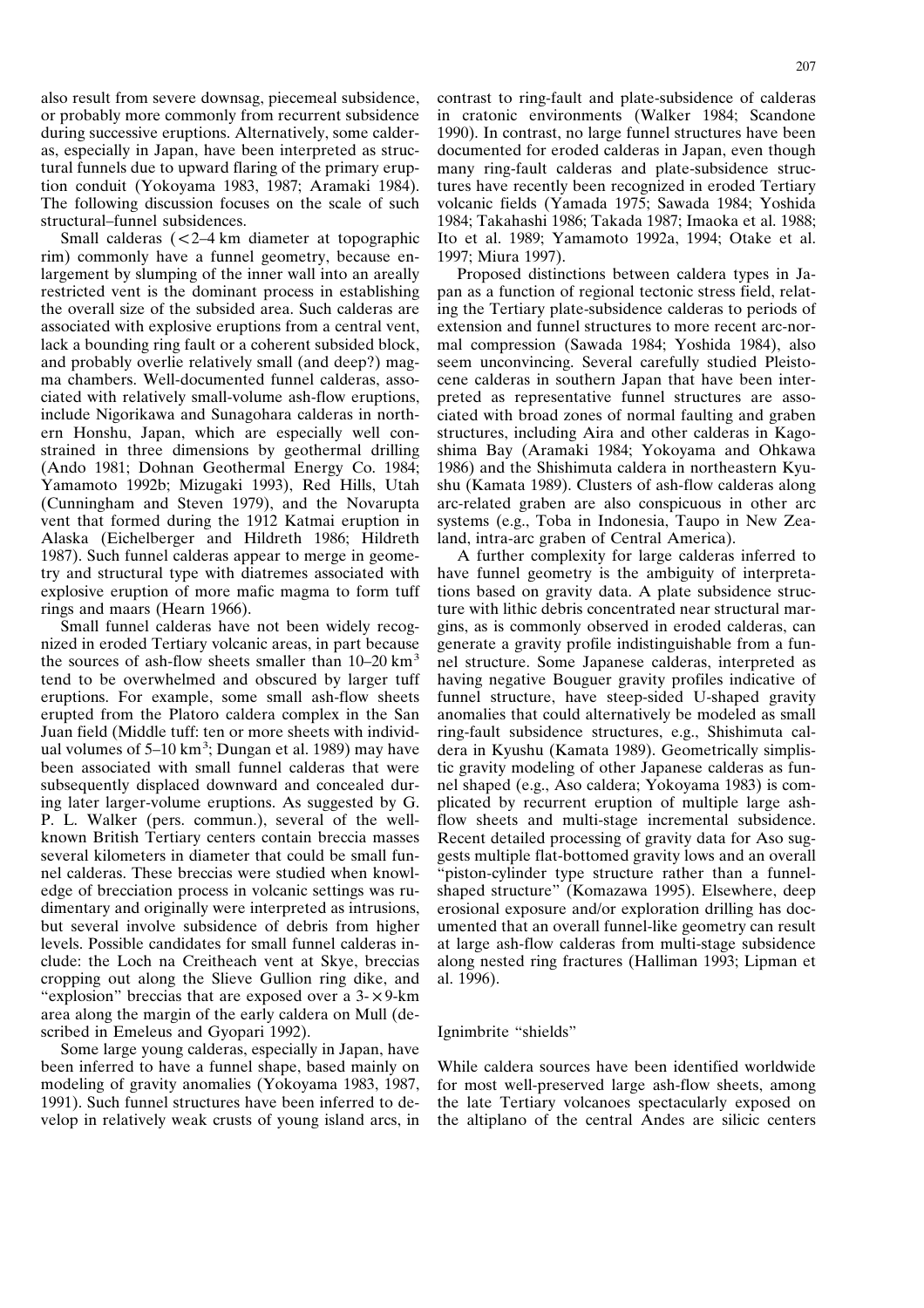where a large-volume tuff sheet dips gently outward from a central lava dome complex. Initially interpreted mainly from satellite images for this difficult-to-access, high-altitude region, these have been described as ignimbrite "shields" that erupted without significant caldera collapse or resurgence (Baker 1981; Francis et al. 1984; de Silva and Francis 1991). Ignimbrite shields have been proposed as an important but little-recognized class of explosive silicic centers that reflect eruption from relatively deep magma chambers (de Silva 1997).

Because Andean volcanologists have also described many plate-subsidence and resurgent calderas and noted their similarities to ash-flow centers in North America (Sparks et al. 1987; Gardeweg and Ramirez 1987; de Silva 1989), the apparent absence of comparable ignimbrite shields in the western U.S. suggests the possibility of interpretive problems with the Andean ignimbrite "shields" resulting from their lack of dissection, inaccessibility, and resulting limited field study. At least some ignimbrite shields seem alternatively interpretable as conventional (structurally bounded) nonresurgent calderas, surrounded by their ignimbrite aprons, that were filled to overflowing by younger intracaldera lavas and tuffs.

Potentially analogous nonresurgent large calderas that were once completely buried by later volcanic deposits have been exposed by erosion in the western U.S. For example, at least five large San Juan calderas (Silverton, San Luis 1 and 2, Lost Lakes, South River) failed to resurge but instead were filled by lava and tuff erupted from within the subsided area prior to the next major ash-flow cycle. Some intracaldera and calderamargin constructs in the San Juan region were stratovolcanoes originally rising thousands of meters above the regional terrain; others were clusters of smaller lava domes that interleave with pyroclastic-flow and volcaniclastic sedimentary deposits. The primary pre-erosion morphology of filled calderas in the Rocky Mountains would have looked strikingly like the described ignimbrite shields of the Andes. In comparison with the altiplano region, and its superb exposures of near-pristine unvegetated volcanic features, the Southern Rocky Mountains provide the advantage of exposing a third dimension in glacial canyons 1 km or more deep (along with disadvantages such as heavy vegetation).

Ground-based field studies at several silicic centers in the Andes that were initially interpreted as ignimbrite shields from satellite images have yielded alternative caldera interpretations. The Morococala volcanic field in Bolivia was originally interpreted as a single ignimbrite shield approximately  $30 \times 60$  km across (Baker 1981), but subsequent reconnaissance mapping has identified three ash-flow sheets, emplaced at 8.4, 6.8, and 6.4 Ma, that are interpreted as erupted from two discrete ring-fault bounded calderas, within which lateerupted tuff ponded during subsidence (Luedke et al. 1990). The Cerro Panizos area along the Bolivia–Argentina border was also initially interpreted as an ignimbrite shield approximately 40 km in diameter that experienced little or no collapse (Baker 1981), but field studies (Ort 1993) suggest the presence of two nested caldera subsidences largely inundated by lava flows and domes. The first caldera was interpreted by Ort as a downsag structure, but as discussed previously, this 15 km-diameter depression may alternatively be fault bounded, with later-erupted ash-flow tuffs and lavas ponded unconformably against the inner caldera walls.

# Volcano-tectonic depressions

Inferred sources for some large ash-flow eruptions, interpreted to have vented directly from regional graben without developing localized calderas, have been described as volcano-tectonic depressions (e.g., Macdonald 1972, pp 312–313; Williams and McBirney 1979, pp 226–228). While ash-flow eruptions and associated calderas have long been recognized as associated with extension tectonics, no large pyroclastic eruptions have been shown to be accompanied mainly by subsidence along regional graben. Many typical subequant calderas are known within and adjacent to major graben and rift zones; examples include the Valles and Questa calderas along the Rio Grande rift in northern New Mexico (Smith and Bailey 1968; Lipman 1988), Long Valley caldera in Owens Valley along the west side of the Basin-Range Province in eastern California (Bailey 1976), calderas of the Yellowstone system along the Snake River plain in southern Idaho (Christiansen 1984; Pierce and Morgan 1992), and Permian calderas of the Oslo graben (Oftedahl 1978). While the margins of many subequant calderas are influenced by regional structures, some developing polygonal fault boundaries (Komura 1987; Rowley and Anderson 1996), drastic elongation of individual ash-flow subsidence structures along regional structural trends seems rare. To the contrary, some calderas along regional graben are elongate perpendicular to their graben setting, e.g., Long Valley, Questa.

Association of ash-flow eruptions and caldera formation with regional extension leads to subsidence and burial of calderas along axes of graben, obscuring relations between volcanism and tectonic setting. Increasingly, more detailed geologic, geophysical, and deepdrilling data have demonstrated that several regions commonly cited as volcano-tectonic depressions contain clusters of subequant calderas along the graben axis. Examples include the Taupo graben in New Zealand, where at least eight major ash-flow calderas that have formed since 2 Ma are variably concealed beneath volcanic and sedimentary fill (Wilson et al. 1984; Nairn et al. 1994); the Toba depression in Indonesia, where four discrete ash-flow eruptions were accompanied by caldera collapses from varying locations between 1.2 Ma and 75 ka (Chesner and Rose 1991); and Kagoshima Bay in Japan, where at least five calderas have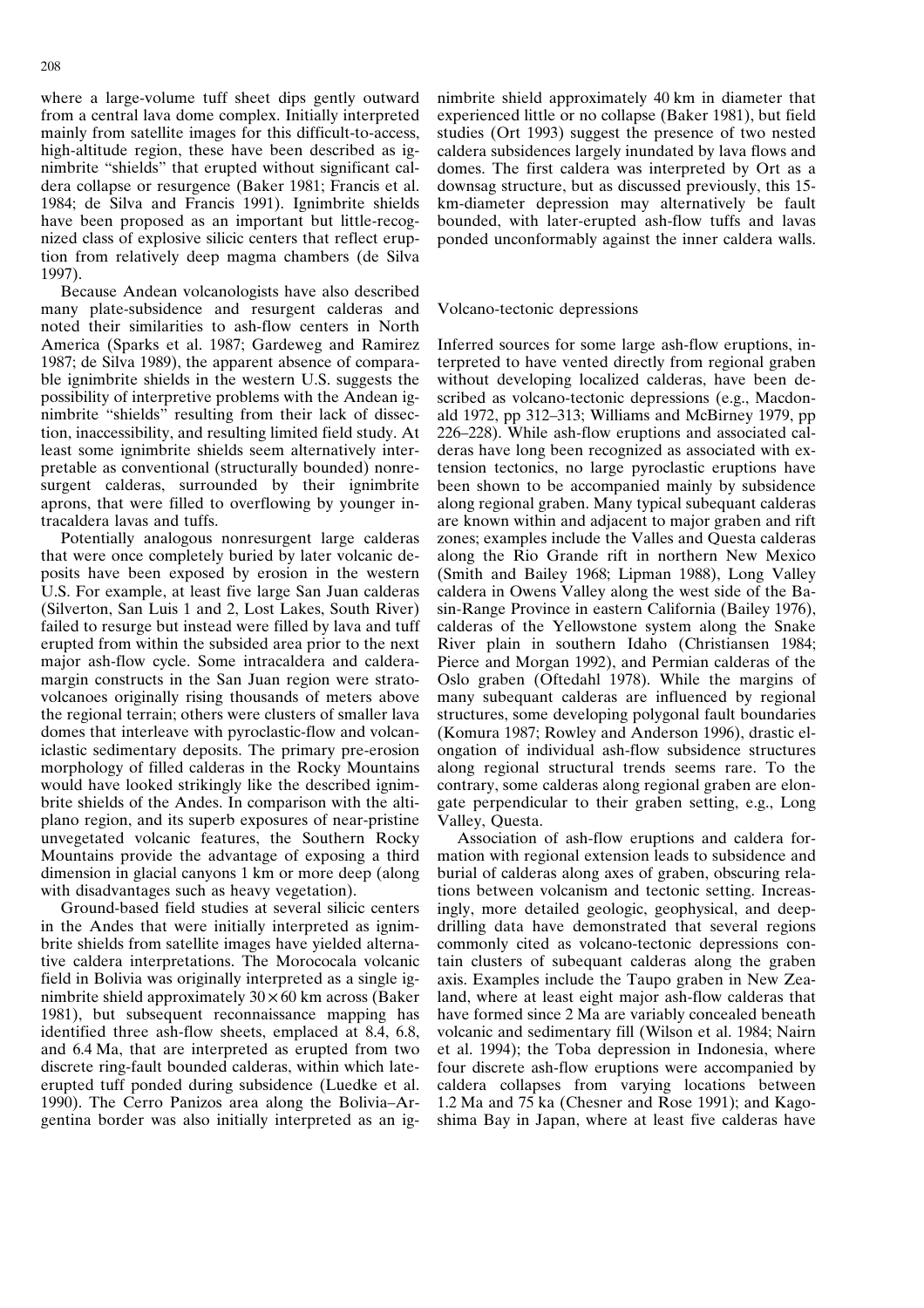erupted in the past million years (Aramaki 1984; Nagaoka 1988). Even where bounding caldera faults consist of linear segments, the surface expression of caldera subsidence typically assumes a more nearly circular geometry as unsupported oversteepened walls slump into the central depression. On a smaller scale, even the strongest linear extensional structures can host circular volcanic subsidences, as exemplified by the development of equant pit craters along rift zones of Hawaiian volcanoes.

## Geometry of subsidence: examples and models

A simplified geometric model for calderas of widely varying size and structural type, whose dimensions are relatively well constrained (Figs. 1, 3, 4), permits approximate calculation of caldera-fill volumes and subsidence depths that can only rarely be observed directly (Table 1; see Appendix) This analysis also illustrates the important volumetric role of gravitational landslide enlargement of caldera walls in determining overall caldera size, contributing to the lithologic diversity of the intracaldera fill, and resulting stratigraphic and geophysical interpretive complexities. Although the model utilizes simple plate subsidence of the caldera floor for ease of volume calculations, more complex subsidence processes (hinged, piecemeal, chaotic) would not substantially modify the conclusions. Key dimensions used in the calculations, and associated uncertainties, are summarized briefly.

For many calderas, the *topographic diameter* is well defined, and the *structural diameter* can be inferred from distribution of postcollapse vents and/or shape of resurgent uplift (Fig. 7 in Lipman 1984); from these, dimensions of the *collapse collar,* related to landsliding of the unstable inner wall, also can be determined, permitting calculation of the volume of wall rock that must either accumulate within the subsided caldera area as landslide debris or be expelled explosively as lithic debris in the ash flows.

*Unfilled collar height* above the topographic caldera floor commonly is observable directly. *Total collar height* is more approximate, because caldera fill commonly extends into the collar area, but can be projected if the structural boundary of the subsided area can be determined or inferred. Parts of the inner caldera walls are exposed at many calderas, both young and old, but the overall slope of the inner wall (*collar slope angle*) is virtually never preserved over its entire vertical extent; accordingly, an average angle is used for the model interpretations. The *collar volume* can be approximated using an average slope of the inner caldera wall, or more rigorously by a geometrically more complex concave-upward profile such as characterizes actual caldera walls. The planar-wall simplification underestimates the volume of the collar and the wall-rock material available to generate lithic debris; for a collar as high as its horizontal extent, a curved profile could add as much as 60% additional volume.

The collar volume and overall volume of caldera subsidence are virtually impossible to determine with accuracy. The configuration of the presubsidence surface (volcanic constructs, previous caldera basins, etc.) is known only for a few small historical calderas, and the geometry of the buried caldera floor is ambiguous for pristine young calderas. For eroded calderas, secular erosive retreat of the caldera wall can be an additional complexity in estimating the collar volume. Such erosion reduces the unfilled collar height and initially enlarges the topographic rim, geometric effects that would tend to have counterbalancing effects on collar volume. Sustained erosion that removes upper parts of the topographic wall reduces the apparent area of the topographic caldera, diminishing the apparent collar volume. Erosion of the inner walls appears to be a subordinate process in the filling of most caldera depressions, however; primary postcollapse volcanic deposits (lavas and tuffs) tend to dominate greatly over volcaniclastic sediments.

The distribution of *intracaldera landslide breccia* in relation to tuff fill is shown schematically as a debris fan at the base of all the intracaldera fill in Fig. 1. This simplification is used rather than a more actualistic interfingering, in order to permit geometrically simplified calculation of overall volume relations; the important parameter is the proportion of slide breccia vs intracaldera tuff, in relation to the collar volume. Exposures in many eroded calderas in North America and Japan demonstrate that slide debris interfingers complexly with

| Dimension (km)            | Nikorikawa | Aira       |              | Crater Lake  | Creede       | La Garita    |
|---------------------------|------------|------------|--------------|--------------|--------------|--------------|
|                           | (funnel)   | ("funnel") | (ring fault) | (ring fault) | (ring fault) | (ring fault) |
| Diameter (topographic)    | 2.5        | 20         | 20           |              | 24           | 50           |
| Diameter (structural)     | (0.5)      | $6\pm$     | 12           |              | 14           | 40           |
| Collar, unfilled height   | 0.2        | 0.3        | 0.3          |              |              | 1.5          |
| Collar volume (lithics)   | 2.7        | 235        | 84           | 20           | 270          | 680          |
| Subsidence depth          | 6          | 4          | 4            |              | 4.5          |              |
| Tuff fill volume $(km^3)$ | 0.3        | 28         | 363          | 19           | 205          | 2500         |
| Lithic fill $(\% )$       | 90         | 89         | 34           | 51           | 57           | 21           |

**Table 1** Dimensions of key caldera elements and calculated volumes of intracaldera fill for a range of caldera sizes, based on a simplified geometric model (Figure 1). See Appendix 1 for complete listing of model calculations and equations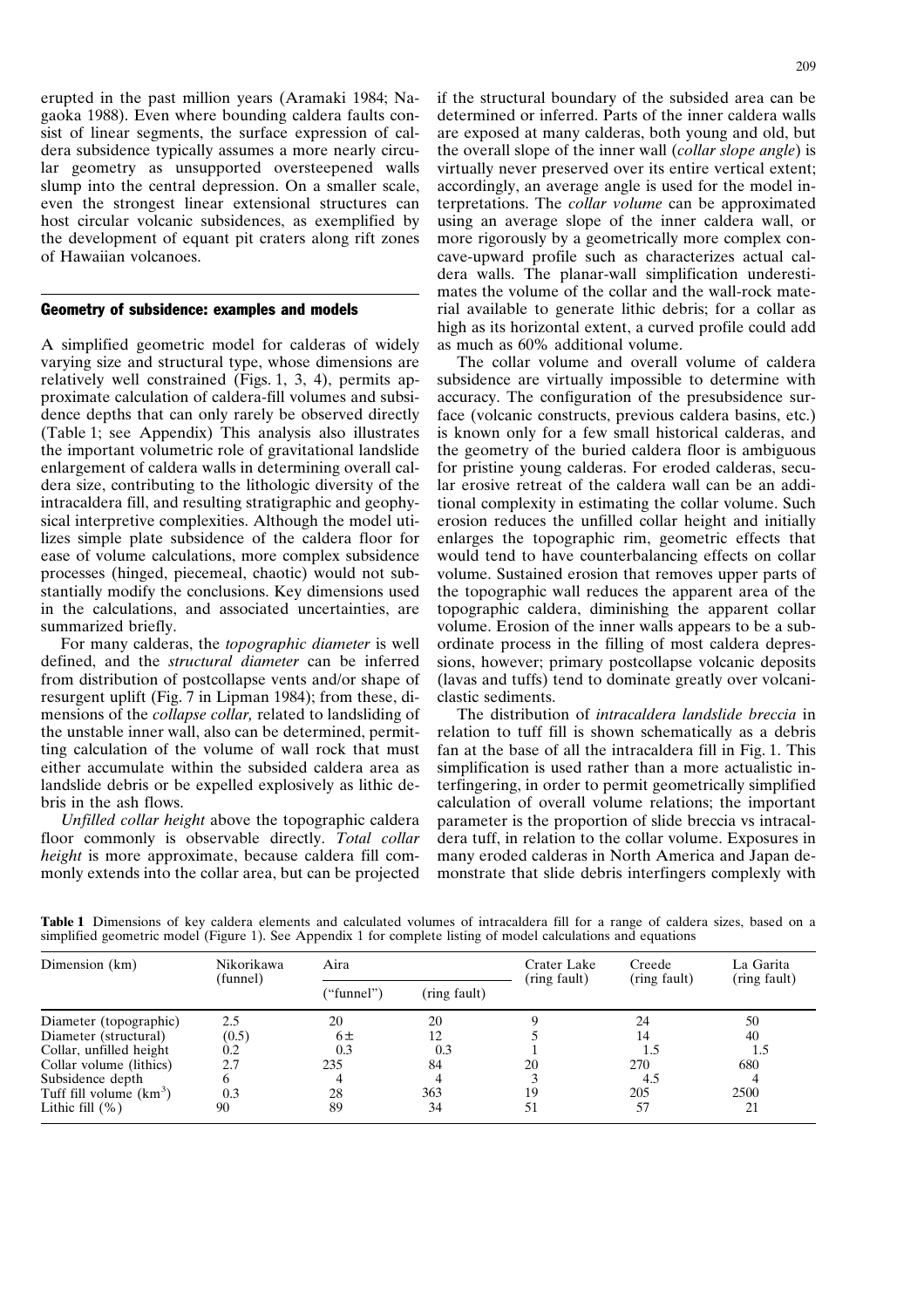concurrently deposited intracaldera tuff but tends to accumulate as debris fans adjacent to margins of the subsided block, with only modest slide debris reaching central parts of the caldera (Lambert 1974; Lipman 1976; Hon 1987; Yamamoto 1991, 1992, 1994; Fridrich et al. 1991; Hildreth 1996; Otake et al. 1997). Such a configuration can approximate the geometry of a gently dipping funnel boundary between dominant tuff fill and redeposited wall-rock material, even in calderas with well-defined ring faults and plate subsidence (e.g., Bennett Lake, Lake City, Grizzly Peak calderas). Intracaldera tuff is typically present only locally between megabreccia clasts, and it is commonly nonwelded owing to chilling by cold clasts. Because such landslide breccias can contain individual megaclasts hundreds of meters across, distinction between slide debris and in-place wall (or floor) rock can be difficult, even in surface exposures. In drill core or cuttings, such distinctions may not be feasible.

Some wall-rock material disrupted by collar enlargement escapes from the caldera as lithic fragments in the ash flows. Large-volume ash flows typically contain fewer lithic fragments than do some small tuff sheets, indicating increasing eruptive efficiency with eruptive scale. Ash-flow sheets having volumes of  $50-500 \text{ km}^3$ rarely contain more than a few percent lithic clasts overall: lithic lag breccias (Walker 1985) can be conspicuous in proximal exposures but are volumetrically minor overall components. For the examples discussed herein, in comparison with the planar-slope simplification used in model calculations, the additional lithic volume implicit in an actualistic concave inner wall geometry is probably adequate to account for the lithic volume removed from the caldera by the ash flows.

Total *subsidence depth* is rarely directly observable for large ash-flow calderas, but a minimum value is the sum of the unfilled collar height plus exposed calderafill thickness. Many deeply eroded large calderas expose several kilometers of syneruptive fill, and some sections through tilted calderas show fill thicknesses of as much as 3–5 km, e.g., Questa (Lipman 1988), Organ (Seager and McCurry 1988), Stillwater Range (John 1994), Tucson Mountains (Lipman 1993). For the calderas modeled below, ranges of subsidence depths and other parameters were used to calculate alternative solutions (see Appendix). Where not otherwise constrained, values were selected to match or exceed the minimum subsidence depth that would accommodate the *lithic-fill height* of landslide debris inferred to have accumulated within the structurally bounded caldera. The best solutions for total subsidence depths at large ash-flow calderas are typically at least 3–4 km, far thicker than most naturally exposed sections of intracaldera deposits.

For computational simplicity, the caldera floor is shown as an unbroken subsided plate in Fig. 3, but the geometric calculations would be little changed if more piecemeal subsidence were involved. Some caldera floors have sagged into a basin shape during subsidence, due to influences of inward-dipping ring faults (Reynolds 1956) or of other more complex geometries (Branney 1995). In such calderas the subsidence depth necessarily decreases toward the structural margins, a complexity ignored in the geometrically simplified models of Figs. 1 and 3. The presence of a downsagged floor would reduce the caldera subsidence volumes computed for any maximum subsidence depth in Table 1 and the Appendix. Because the volume of intracaldera lithic debris is constrained by the collar volume, not subsidence depth, the proportion of lithic debris to intracaldera tuff would increase for calderas with basinshaped floors.

For small funnel-shaped calderas, such as Nigorikawa, the computed lithic-fill heights are implausibly large (see Appendix). For such structure much of the intracaldera lithic debris accumulates within the funnel above the small-diameter vent pipe, analogous to accumulation in the collar beyond the structural boundary of larger ring-fault calderas.

Observed values for these parameters, and estimated values for those not directly measurable, have been applied to varied caldera sizes and geometries. Preferred solutions for a few are listed in Table 1 and illustrated in Fig. 3; some alternative spreadsheet calculations and the equations utilized are listed in the Appendix. Summarized below are assumptions, alternative solutions, and volcanologic implications:

## Nigorikawa

The late Pleistocene Nigorikawa caldera is a representative small funnel subsidence structure in southwestern Hokkaido, Japan, which is especially well understood because of geothermal exploration drilling to depths of 2.6 km (Ando 1981; Dohnan Geothermal Energy Co. 1984). Inward slopes of the funnel are steeper than typical of larger calderas, averaging more than  $50^{\circ}$ , and probably reflect rapid filling during a relatively smallvolume eruption. The funnel is described as filled by pyroclastic breccia, but detailed descriptions of the proportions of tuff and lithics are unavailable. In terms of the caldera model developed here, small funnel calderas such as Nigorikawa are dominated by collar enlargement, without a coherently subsided central block. In any reasonable geometric solution (Fig. 3A; see Appendix), the volume of wall rocks derived from the collar suggests subsidence of lithic material to depths of at least 4–6 km, well within the vent pipe, even with only minor admixed tuff. Lithic material is comparably transported downward in deeply eroded diatremes (Hearn 1966). The structural diameter of the vent is constrained by the drilling results as no larger than approximately 0.5 km in diameter; if smaller, the modeled depth reached by lithic material from the funnelshaped collar would be even greater. Because much of the associated outflow tuff sheet has entered the ocean, its original volume and lithic content are poorly con-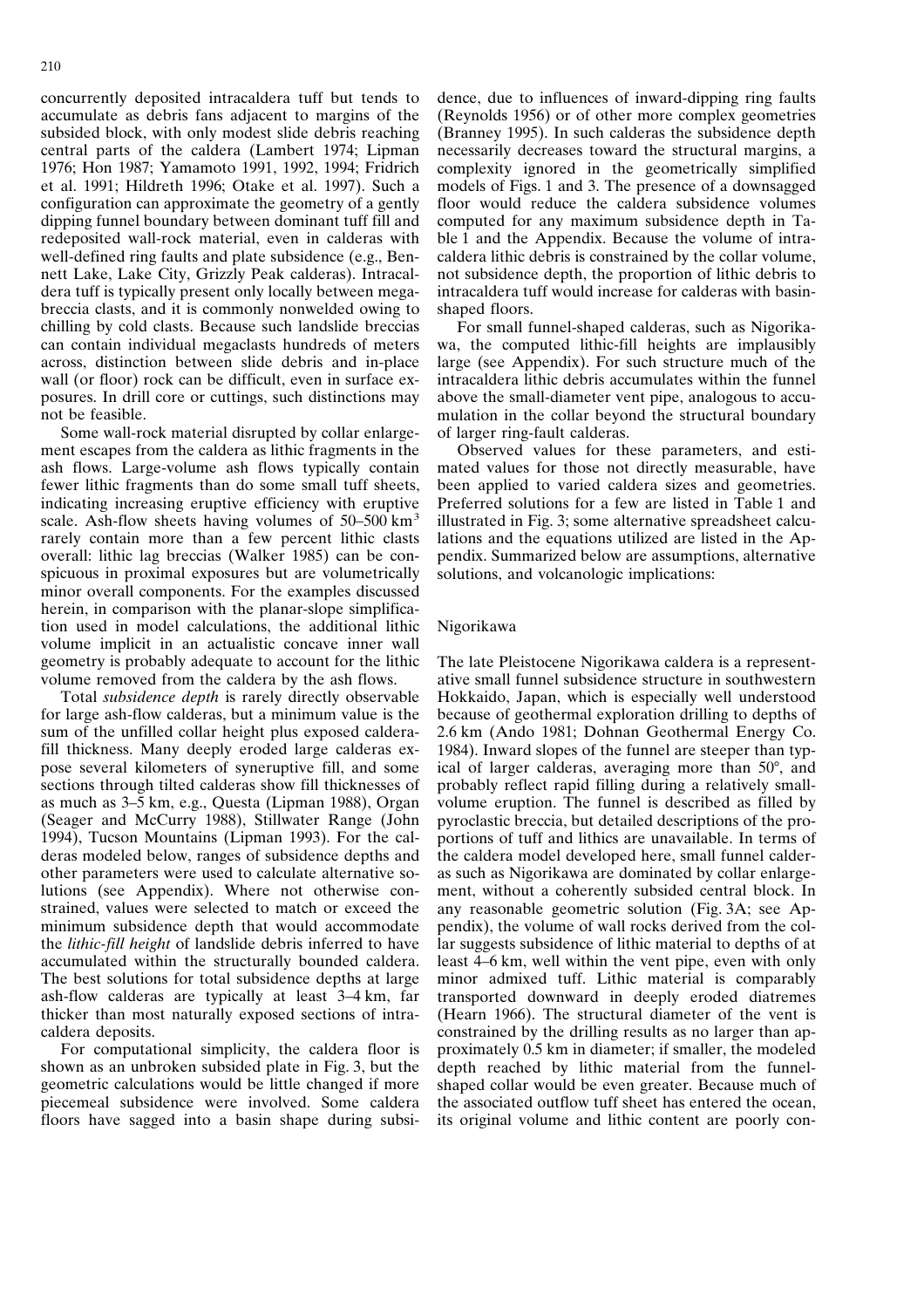

**Fig. 3** Simplified scaled dimensions of four geometrically wellconstrained calderas, based on generalized model of Fig. 1. Diagrams illustrate computed proportions of ash-flow tuff and slide breccia in caldera fill (see text for discussion of assumptions, Table 1 for observed dimensions and calculated parameters). The landslide breccia is shown at the base of caldera fill and the caldera floor as a simplified planar surface, in order to facilitate calculation of overall volume relations, rather than the more actualistic complex interfingering of fill and more complex floor geometry that occurs in many calderas. Inner caldera walls are modeled as a planar cone segment for volume calculations. Presence of subcaldera magma chamber and postcollapse volcanic constructs are omitted. Occurrence of water at Crater Lake and postcollapse resurgence at Creede are neglected. **A** Nigorikawa, Japan: funnel-shaped caldera. **B** Crater Lake, Oregon: small platesubsidence caldera. **C** Creede, Colorado: average plate-subsidence caldera. **D** La Garita, Colorado: large plate-subsidence caldera

strained (S. Aramaki and T. Ui, pers. commun.). Comparison with young calderas of similar diameter suggests an outflow volume of only a few cubic kilometers, in which case even abundant lithic clasts (10–15%) could account for at most a small fraction of the  $2.7 \text{ km}^3$  collar volume. Thus, at small funnel calderas, the volume of lithic material generated by vent enlargement and inward sliding likely dominates the intracaldera fill.

## Crater Lake

Crater Lake, site of the 6800 radiocarbon years B.P. eruption of Mazama ash and the focus of pioneering caldera studies by Williams (1942), is a representative mid-size caldera. Ash-flow eruptions and caldera collapse are interpreted to have been dominantly along an elliptical ring-fracture zone with an average diameter of approximately 5 km (Bacon 1983; Nelson et al. 1994). Fill of the caldera by 600 m of water to a level 300–400 m below the topographic rim provides a minimum of 1 km collar depth (Fig. 3B). Bathymetric and submersible observations indicate the presence of several postcollapse andesitic volcanoes on the lake bottom, in addition to tuff and sediments that ponded within the caldera during subsidence concurrently with and subsequent to the climactic eruption (Bacon 1983; Nelson et al. 1994). Total subsidence is estimated to have been greater than 2.5 km, based on the height of a slide-debris fan within the subsided block needed to account for the collar volume  $(20 \text{ km}^3, \text{ assuming a simpli-}$ fied planar inner caldera slope). The volume of lithic material in the outflow tuff sheet, as much as  $6-10 \text{ km}^3$ (Bacon 1983; C. R. Bacon, pers. commun.), is comparable to likely amounts of additional debris that would result from a more actualistic concave-upward inner caldera wall, rather than the simplified planar model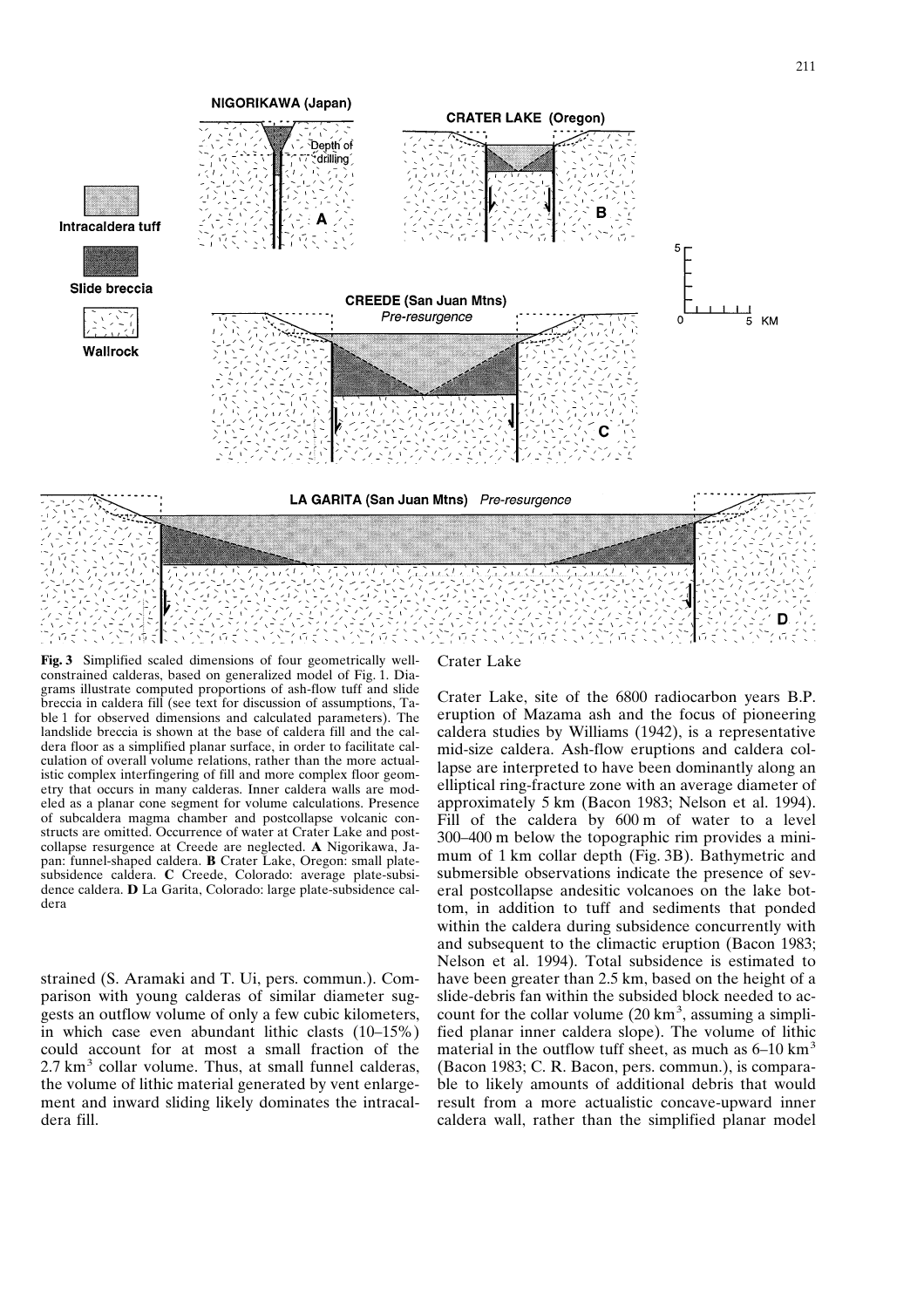geometry. The volume and nature of juvenile intracaldera tuff are uncertain; the preferred model calculation of 20 km3 would constitute approximately one third of the total magma erupted during caldera formation.

## Creede

The 24-km-diameter Creede caldera is thought to be a representative medium-size plate-subsidence caldera (Steven and Lipman 1976), similar in size and overall geometry to other well-studied resurgent calderas in the western U.S. such as Valles (New Mexico), Timber Mountain (Nevada), and Long Valley (California). Creede caldera, which formed during eruption of the Snowshoe Mountain tuff at 26.5 Ma, is the best-preserved caldera in the central San Juan field. Although not directly exposed, a ring fault approximately 14 km in diameter is inferred from arcuate trends of postcollapse lava vents and fossil hot-spring deposits, as well as from strong resurgent doming along confocal boundaries (Steven and Lipman 1976). Drilling in the caldera moat (Bethke et al. 1994) has penetrated the top of flat-lying intracaldera tuff at a depth of 1.5 km below the caldera topographic rim, providing tight constraints on the original "unfilled collar height" (partly filled by postcaldera sediments and lavas). The presence of intracaldera tuff in drill holes beyond the structural margin demonstrates overlap of this tuff onto the inner caldera wall (Fig. 3C). Intracaldera tuff at least 1.8 km thick crops out on the resurgent dome without any exposures reaching its base. Thus, the combined 3.3 km of unfilled collar depth and exposed intracaldera tuff is a minimum subsidence depth. Because only volumetrically minor landslide breccias interleave with tuff exposed on the resurgent dome near the center of the caldera, the large collar volume indicates that catastrophic large-volume landslide debris accompanying early caldera subsidence must be concealed at depth near the ring faults. The modeled height of a lithic-debris fan within the fill, needed to account for the collar volume, is approximately 2 km, suggesting total subsidence of 4–5 km. As at Crater Lake, the lithic debris inferred within the Creede caldera approaches 50% of the total caldera fill, even though only a few percent of the exposed fill is landslide breccia. Such a slide-breccia geometry is well exposed at other calderas noted previously, such as Lake City, Grizzly Peak, and Tucson Mountains.

## Aira

Aira caldera, which subsided most recently at approximately 22000 radiocarbon years B.P. in response to eruption of  $300 \text{ km}^3$  of magma as outflow Ito Tuff (Aramaki 1984; Nagaoka 1988), has been interpreted as a 20-km-diameter funnel caldera, based largely on gravity data (Yokoyama and Ohkawa 1986). It is a young,

well-preserved representative of the many large calderas interpreted as funnel shaped in Japan. Geometric models for Aira caldera are impeded by lack of direct information on the nature of the caldera fill, collar geometry, diameter of the vent or subsided caldera core, and subsidence depth (all concealed beneath shallow water in Kagoshima Bay), as well as by probable structural complexities resulting from multiple confocal explosive eruptions (Nagaoka 1988). One model calculation for the Ito eruption and associated caldera subsidence (Fig. 4A; Table 1) is based on interpretation as a large funnel: a 20-km topographic diameter, a collar height of 2 km, and an average vent pipe (structural caldera) diameter of 6 km (from Fig. 18 in Aramaki 1984). This model would require a large proportion of fill by lithic debris (89%) and intracaldera accumulation of only approximately 8% of the total eruptive volume of tuff. Such a model seems unlikely; the indicated ratio of lithic fill to intracaldera tuff is much greater than that observed in eroded calderas of comparable size in Japan and elsewhere, the volume ratio of intracaldera to outflow tuff is lower, and the large funnelvent diameter (10 km diameter in its upper part, as depicted by Aramaki) merges conceptually with a ringfault boundary. Whatever the detailed subsidence structure, a large volume of caldera-wall material must remain within the caldera. Even though a prominent lithic-rich basal unit (Kamewarizaka breccia) underlies proximal outflow Ito tuff, its volume of as much as  $15 \text{ km}^3$  (estimated from data in Aramaki 1984) is only 6% of the missing collar volume. If the lithic material



**Fig. 4** Alternative scaled dimensions for Aira caldera, Japan, illustrating effects of ambiguities concerning its structural boundaries. At constant total subsidence depth, the proportions of intracaldera tuff and lithic breccia vary greatly in relation to inferred diameter of the subsided core. Assumptions and simplifications are the same as for Fig. 3. **A** Approximation of the funnel subsidence inferred by Aramaki (1984, Fig. 18), modified by using geometric simplifications from Fig. 1. **B** Alternative ring-fault geometry, comparable to exposures at Tertiary calderas of comparable size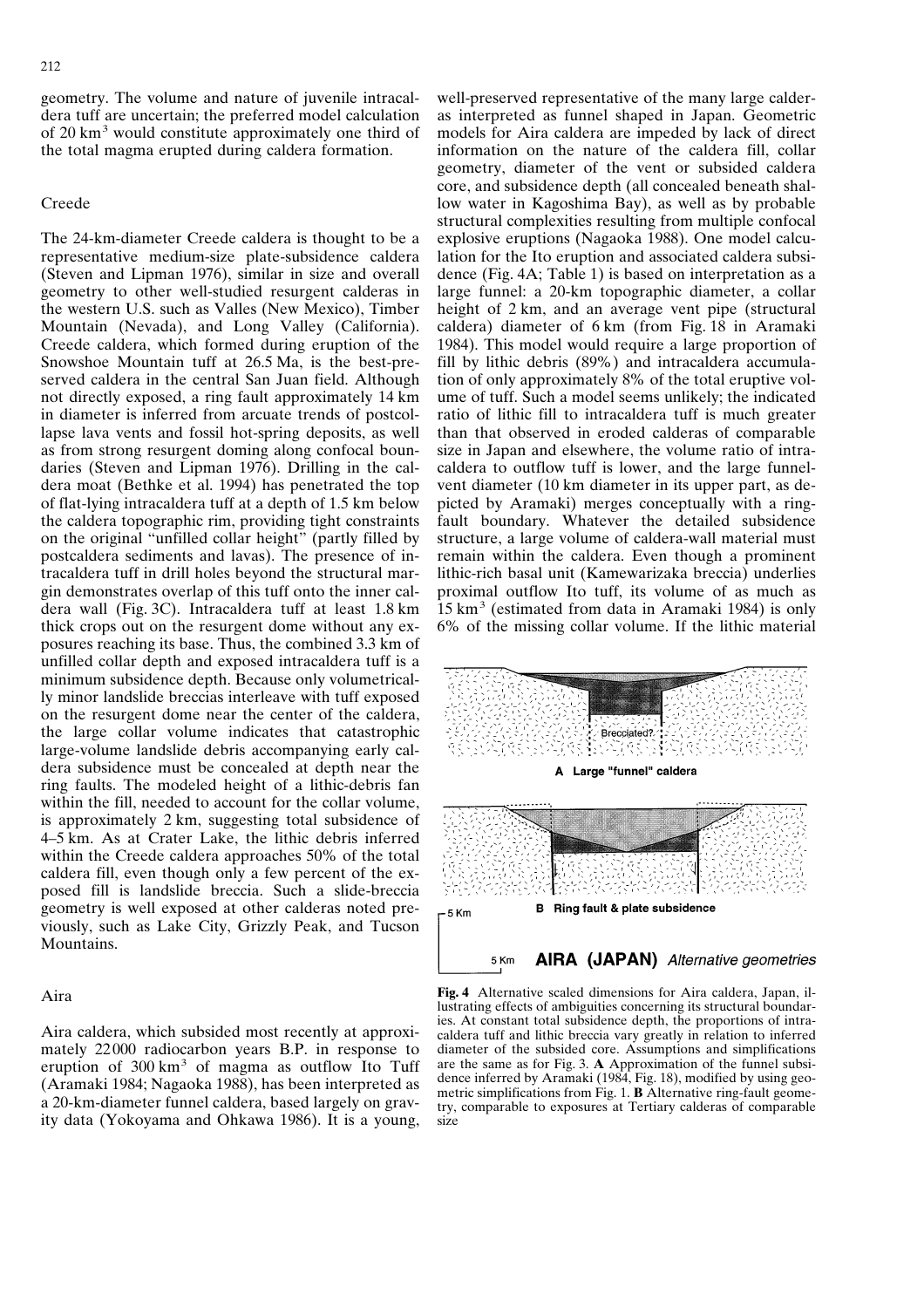derived from the collar were deposited mainly as a cone fan along an inner funnel wall (as modeled for ring-fault calderas; Fig. 1), the lithic debris would extend to the improbable depth of 12 km (see Appendix, model A-2).

These geometric problems at Aira and other Japanese calderas, such as Aso, Hakone, Kuttyaro, and Shikotsu, has led to the proposal that funnel calderas are excavated explosively, rather than by subsidence (Yokoyama 1983, 1987, 1991). Such an interpretation of caldera-forming processes is contradicted by the inadequate volumes of lithic fragments in the outflow tuffs from Aira and other well-preserved large calderas, as generally recognized since pioneering nineteenth century observations at Santorini by Fourqué and at Krakatau by Verbeek (Williams 1941; Self and Rampino 1982; McBirney 1990). Alternatively, the gravity interpretation for Aira may simply underestimate the diameter of the subsided caldera area, because caldera-wall slide debris, which would be more dense than infilling tuff, could be the dominant depositional units along margins of the structurally bounded depression. In contrast, a ring-fault interpretive model for Aira (Fig. 4B; Table 1), involving plate subsidence of a structural core 12 km in diameter (see Appendix, model A-3), yields values for proportions of intracaldera lithic and tuff fill comparable to eroded calderas of similar size.

## La Garita

The enormous La Garita is considered representative of the largest ash-flow eruptions and caldera subsidence in the world. Other examples that are preserved in more pristine form but less well exposed in three dimensions include the  $40 - \times 65$ -km 0.6-Ma Yellowstone caldera (Christiansen 1984) and the  $35 - \times 60$ -km 4.1-Ma La Pacana caldera in northern Chile (Gardeweg and Ramirez 1987). The La Garita caldera formed at 27.8 Ma in response to eruption of the dacitic Fish Canyon tuff  $(5000 \text{ km}^3 \text{ of } \text{magna})$  in the central San Juan volcanic field (Steven and Lipman 1976; Lipman et al. 1996). It is an elliptical caldera, approximately  $35 \times 75$  km across at present erosion levels, that appears to be segmented into three subareas with differing collapse and postsubsidence features. Although the segmented caldera shape might suggest a multi-stage origin for the La Garita caldera, the outflow Fish Canyon tuff is a single ash-flow sheet characterized by a simple to weakly compound welding zonation, indicating depositions from a single sustained eruption. Resurgently uplifted intracaldera tuff is more than 1100 m thick in the La Garita Mountains (northern segment), with no base exposed; more than 700 m of intracaldera tuff is exposed, again without reaching the structural caldera floor, in canyons of the Piedra River in the nonresurgent southern segment. Although sparse lithic fragments are ubiquitous in the exposed intracaldera tuff, lenses of landslide breccia are rare in comparison with

other deeply dissected San Juan calderas. After collapse, the La Garita caldera was filled to overflow by approximately 1.5 km of younger ash-flow sheets and lavas, indicating a minimum subsidence of more than 2.5 km. The scalloped map plan and relatively gentle slopes of the caldera walls indicate slumping enlargement of the topographic caldera comparable to that at smaller calderas such as Creede. For volumetric comparison with the smaller caldera examples, the strongly elliptical La Garita structure is modeled as having an average topographic diameter of 50 km (Fig. 3D), a structural diameter of 40 km, and subsidence depths of 3–5 km (see Appendix). Because of the great size of the La Garita caldera and large volume of intracaldera Fish Canyon tuff, the modeled proportion of lithic landslide debris derived from the collar area is notably lower than for the other caldera examples, probably only approximately 20% (Table 1; see Appendix). Little of this slide debris would have reached the central parts of the intracaldera fill that is exposed by resurgent uplift.

# **Overview**

The geometric diversity of ash-flow calderas represents a continuum of features and processes bounded by a few simplified end members. Small calderas  $\left($  < 3–5 km diameter) commonly have a *funnel geometry* because of dominant enlargement by slumping into an areally restricted vent; they merge with diatremes in geometry and eruptive style. Many larger calderas dominantly involve *plate (piston) collapse* of a coherent floor, bounded by steeply dipping ring faults; they are inferred to reflect voluminous eruptions from large shallow magma chambers. *Trap-door subsidence,* bounded by an incomplete ring fault and by a hinged segment, reflects early downsagging and incipient plate collapse related to smaller eruptions, an asymmetrical magma chamber, or regional tectonic influences. Deep magma chambers or small eruptive volumes may favor *downsag subsidence* without large bounding faults, although appearance of downsag can be generated by younger volcanic units draped over a pre-existing caldera or structural basin. Simple downsag calderas seem rare, but many plate-subsidence calderas contain inwardtilted blocks along their margins, as slices between bounding ring faults, or as incipient slide blocks incompletely detached from the inner topographic wall. Pervasively brecciated *chaotic disruption* of subsiding caldera floors is uncommon, at least at calderas more than a few kilometers across. Complex structures, with stepand-ramp block faulting, are common near caldera margins, even where central areas subside as a coherent plate. Pervasively disrupted caldera floors, broken by arcuate or rectilinear faults, commonly result from multiple nested or overlapping collapses during successive eruptions. Most calderas have such transitional attributes that subclassification can be inherently ambiguous and subjective. For example, the exceptionally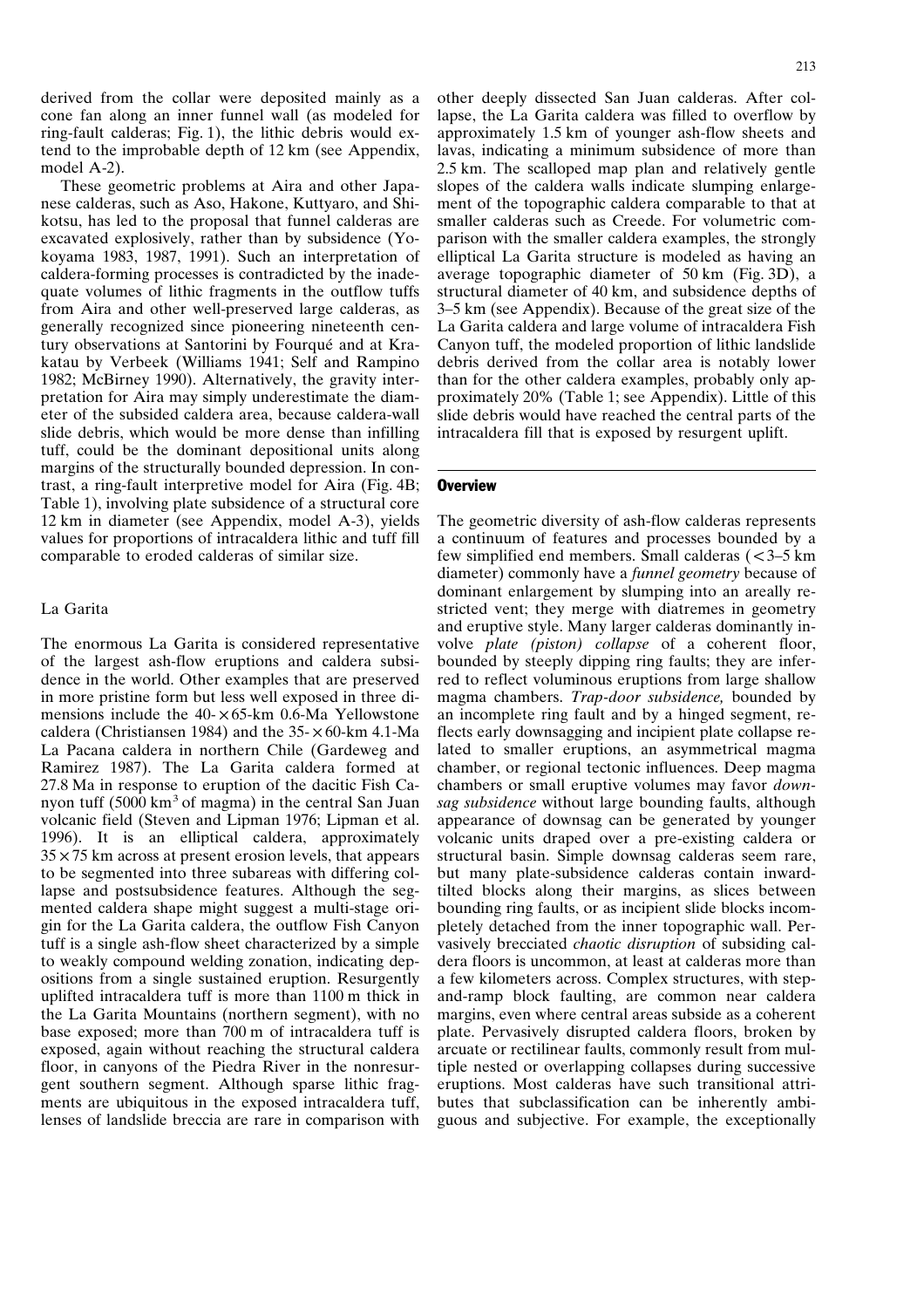| $3/2$ (Cv/Sa)<br>margin<br>height,<br>$\widetilde{E}_{\rm H}$<br>27<br>27<br>27<br>88800<br>15<br>15<br>15<br>$\frac{3}{2}$ $\frac{3}{4}$<br>-<br>22<br>2<br>$(\text{vol. } %)$<br>Caldera<br>lithic<br>fill<br>Cv/Cf<br>$\times100$<br>859<br>$\frac{16}{8}$ %<br>854<br>332<br>$\begin{array}{c} \text{(km}^3) \\ \text{TE} \\ \text{C} \\ \end{array}$<br>0.3<br>9.5<br>29.2<br>$-0.1$<br>$-38$<br>528<br>1248<br>2498<br>3754<br>$\overline{\mathrm{S}}$<br>$\begin{array}{l} \mathrm{caldera} \\ \mathrm{fill} \\ (\mathrm{km}^3) \\ \mathrm{C} \\ \mathrm{TCv-Cuv} \end{array}$<br>2.704<br>ನಿ ನಿ ಕಿ<br>203<br>263<br>325<br>25<br>222<br>223<br>223<br>caldera<br>volume<br>8<br>8<br>8<br>8<br>8<br>$\overline{\text{Cov}}^3$<br>$\stackrel{\frown}{\Rightarrow} \stackrel{\frown}{\Rightarrow} \stackrel{\frown}{\Rightarrow}$<br>222<br>\$\$\$<br>2526<br>2526<br>diameter<br>collar<br>$\widehat{\mathbb{E}}$<br>222<br>222<br>000<br>000<br>288<br>$\frac{17}{21}$<br>おおお<br>$\begin{array}{c} {\rm collar}\\ {\rm height}\\ {\rm (km)} \end{array}$<br>333<br>333<br>33<br>333<br>125<br>13<br>$\frac{5}{15}$<br>222<br>#<br>$\overline{a}$<br>percent<br>CvTCv<br>$\times100$<br>$(i$ ull)<br>ಲ್ಮಿ<br>882<br>ನಿನ<br>858<br>788<br>522<br>$S_V + C_V$<br>volume<br>3.9<br>3.9.4<br>$\begin{array}{c} \begin{pmatrix} \overline{L} \\ \overline{L} \end{pmatrix}^{\eta} \\ \begin{pmatrix} \overline{L} \\ \overline{L} \end{pmatrix} \\ \overline{L} \end{array}$<br>383<br>288<br>348<br>888<br>965<br>45<br>25<br>45<br>volume<br>(km <sup>3</sup> )<br>Cv<br>27<br>27<br>27<br>ສສສ<br>235<br>235<br>184<br>222<br>222<br>88<br>88<br>$\circ$<br>Ca<br>TCa-Sa<br>(km <sup>2</sup> )<br>ユムユ<br>area<br>ままま<br>192<br>192<br>888<br>585<br>286<br>volume<br>( $km^3$ )<br>824<br>1.6<br>$S_{\rm as}$<br>Sa*S<br>288<br>$\frac{58}{29}$<br>52<br>13<br>452<br>3768<br>5024<br>6280<br>$\pi(d/2)^2$<br>333<br>023<br>area<br>(km <sup>2</sup> )<br><u>ននន</u><br>$^{13}_{28}$<br>1256<br>1256<br>224<br>24<br>$\mathbf{s}_\mathrm{a}$<br>$\pi (D/d)^2$<br>$\ddot{4}$ $\ddot{4}$ $\ddot{4}$<br>(km <sup>2</sup> )<br>222<br>224<br>244<br>452<br>452<br>1963<br>1963<br>area<br>TCa<br>1963<br>slope,<br>angle<br><b>ಜನಿ</b> ಜ<br>27<br>27<br><b>482</b><br><b>222</b><br><b>222</b><br>$\triangleleft$ 0<br>height<br>collar<br>$(\overline{\mathbf{H}}_{\mathbf{H}})$<br>0<br>0<br>0<br>0<br>0<br>0<br>0<br>0<br>0<br>0<br>0<br>0<br>12<br>12<br>13<br>$\frac{1}{2}$<br>a<br>0<br>0<br>0<br>0<br>0<br>Caldera (estimated eruptive volume of magma)<br>$\ast$<br>depth<br>(km)<br>4.0<br>$6.0$<br>8.0<br>25<br>25<br>25<br>4.0<br>4.0<br>$4.5$<br>5.0<br>3.0<br>5.0<br>$\frac{0}{4}$<br>$\frac{1}{4}$<br>$\frac{0}{4}$<br>#<br>S<br>diameter<br>Aira (360 km <sup>3</sup> : outflow only)<br>(km)<br>$\frac{0.5}{0.5}$<br>5.0<br>6.0<br>5.0<br>$\frac{1}{4}$<br>12.0<br>$\mathfrak{B}$<br>$\frac{1}{2}$<br>$\Theta$<br>14<br>$\overline{14}$<br>#<br>₫<br>ರ<br>La Garita $(5000 \ km^3)$<br>Crater Lake (80 km <sup>3</sup> )<br>diameter<br>Nigorikawa (3 km <sup>3</sup> )<br>$(500 \ km^3)$<br>(km)<br>5.5<br>2.5<br>2.5<br>$\partial^{\cdot}\delta$<br>9.0<br>9.0<br>888<br><u>ສ</u><br>$\frac{24}{5}$<br>$50\,$<br>#<br>$\Box$ | Appendix 1. Alternative models of key caldera elements and calculated volumes of intracaldera fill, based on a simplified geometric model (Figure 1). Italicized models are the<br>Topo C | Structural | preferred solutions that are utilized in Table 1<br>Subsidence | Total | Collar | $\cup$<br>Торо | Structure | Structure | Collar | Collar   | Topo C | $_{\rm Collar}$ | Unfilled | Unfilled | Unfilled | Remaining | Tuff | Lithic-fil |
|------------------------------------------------------------------------------------------------------------------------------------------------------------------------------------------------------------------------------------------------------------------------------------------------------------------------------------------------------------------------------------------------------------------------------------------------------------------------------------------------------------------------------------------------------------------------------------------------------------------------------------------------------------------------------------------------------------------------------------------------------------------------------------------------------------------------------------------------------------------------------------------------------------------------------------------------------------------------------------------------------------------------------------------------------------------------------------------------------------------------------------------------------------------------------------------------------------------------------------------------------------------------------------------------------------------------------------------------------------------------------------------------------------------------------------------------------------------------------------------------------------------------------------------------------------------------------------------------------------------------------------------------------------------------------------------------------------------------------------------------------------------------------------------------------------------------------------------------------------------------------------------------------------------------------------------------------------------------------------------------------------------------------------------------------------------------------------------------------------------------------------------------------------------------------------------------------------------------------------------------------------------------------------------------------------------------------------------------------------------------------------------------------------------------------------------------------------------------------------------------------------------------------------------------------------------------------------------------------------------------------------------------------------------------------------------------------------------------------------------------------------------------------------------------------------------------------------------------------------------------------------------------------------------------------------------------------------------------------------------------------------------------------------------------------------------------------------------------------------------------------------------------------------------------------------------------------------------------------------------------|-------------------------------------------------------------------------------------------------------------------------------------------------------------------------------------------|------------|----------------------------------------------------------------|-------|--------|----------------|-----------|-----------|--------|----------|--------|-----------------|----------|----------|----------|-----------|------|------------|
|                                                                                                                                                                                                                                                                                                                                                                                                                                                                                                                                                                                                                                                                                                                                                                                                                                                                                                                                                                                                                                                                                                                                                                                                                                                                                                                                                                                                                                                                                                                                                                                                                                                                                                                                                                                                                                                                                                                                                                                                                                                                                                                                                                                                                                                                                                                                                                                                                                                                                                                                                                                                                                                                                                                                                                                                                                                                                                                                                                                                                                                                                                                                                                                                                                                |                                                                                                                                                                                           |            |                                                                |       |        |                |           |           |        | (lithic) |        |                 |          |          |          |           |      |            |
|                                                                                                                                                                                                                                                                                                                                                                                                                                                                                                                                                                                                                                                                                                                                                                                                                                                                                                                                                                                                                                                                                                                                                                                                                                                                                                                                                                                                                                                                                                                                                                                                                                                                                                                                                                                                                                                                                                                                                                                                                                                                                                                                                                                                                                                                                                                                                                                                                                                                                                                                                                                                                                                                                                                                                                                                                                                                                                                                                                                                                                                                                                                                                                                                                                                |                                                                                                                                                                                           |            |                                                                |       |        |                |           |           |        |          |        |                 |          |          |          |           |      |            |
|                                                                                                                                                                                                                                                                                                                                                                                                                                                                                                                                                                                                                                                                                                                                                                                                                                                                                                                                                                                                                                                                                                                                                                                                                                                                                                                                                                                                                                                                                                                                                                                                                                                                                                                                                                                                                                                                                                                                                                                                                                                                                                                                                                                                                                                                                                                                                                                                                                                                                                                                                                                                                                                                                                                                                                                                                                                                                                                                                                                                                                                                                                                                                                                                                                                |                                                                                                                                                                                           |            |                                                                |       |        |                |           |           |        |          |        |                 |          |          |          |           |      |            |
|                                                                                                                                                                                                                                                                                                                                                                                                                                                                                                                                                                                                                                                                                                                                                                                                                                                                                                                                                                                                                                                                                                                                                                                                                                                                                                                                                                                                                                                                                                                                                                                                                                                                                                                                                                                                                                                                                                                                                                                                                                                                                                                                                                                                                                                                                                                                                                                                                                                                                                                                                                                                                                                                                                                                                                                                                                                                                                                                                                                                                                                                                                                                                                                                                                                |                                                                                                                                                                                           |            |                                                                |       |        |                |           |           |        |          |        |                 |          |          |          |           |      |            |
|                                                                                                                                                                                                                                                                                                                                                                                                                                                                                                                                                                                                                                                                                                                                                                                                                                                                                                                                                                                                                                                                                                                                                                                                                                                                                                                                                                                                                                                                                                                                                                                                                                                                                                                                                                                                                                                                                                                                                                                                                                                                                                                                                                                                                                                                                                                                                                                                                                                                                                                                                                                                                                                                                                                                                                                                                                                                                                                                                                                                                                                                                                                                                                                                                                                |                                                                                                                                                                                           |            |                                                                |       |        |                |           |           |        |          |        |                 |          |          |          |           |      |            |
|                                                                                                                                                                                                                                                                                                                                                                                                                                                                                                                                                                                                                                                                                                                                                                                                                                                                                                                                                                                                                                                                                                                                                                                                                                                                                                                                                                                                                                                                                                                                                                                                                                                                                                                                                                                                                                                                                                                                                                                                                                                                                                                                                                                                                                                                                                                                                                                                                                                                                                                                                                                                                                                                                                                                                                                                                                                                                                                                                                                                                                                                                                                                                                                                                                                |                                                                                                                                                                                           |            |                                                                |       |        |                |           |           |        |          |        |                 |          |          |          |           |      |            |
|                                                                                                                                                                                                                                                                                                                                                                                                                                                                                                                                                                                                                                                                                                                                                                                                                                                                                                                                                                                                                                                                                                                                                                                                                                                                                                                                                                                                                                                                                                                                                                                                                                                                                                                                                                                                                                                                                                                                                                                                                                                                                                                                                                                                                                                                                                                                                                                                                                                                                                                                                                                                                                                                                                                                                                                                                                                                                                                                                                                                                                                                                                                                                                                                                                                |                                                                                                                                                                                           |            |                                                                |       |        |                |           |           |        |          |        |                 |          |          |          |           |      |            |
|                                                                                                                                                                                                                                                                                                                                                                                                                                                                                                                                                                                                                                                                                                                                                                                                                                                                                                                                                                                                                                                                                                                                                                                                                                                                                                                                                                                                                                                                                                                                                                                                                                                                                                                                                                                                                                                                                                                                                                                                                                                                                                                                                                                                                                                                                                                                                                                                                                                                                                                                                                                                                                                                                                                                                                                                                                                                                                                                                                                                                                                                                                                                                                                                                                                |                                                                                                                                                                                           |            |                                                                |       |        |                |           |           |        |          |        |                 |          |          |          |           |      |            |
|                                                                                                                                                                                                                                                                                                                                                                                                                                                                                                                                                                                                                                                                                                                                                                                                                                                                                                                                                                                                                                                                                                                                                                                                                                                                                                                                                                                                                                                                                                                                                                                                                                                                                                                                                                                                                                                                                                                                                                                                                                                                                                                                                                                                                                                                                                                                                                                                                                                                                                                                                                                                                                                                                                                                                                                                                                                                                                                                                                                                                                                                                                                                                                                                                                                |                                                                                                                                                                                           |            |                                                                |       |        |                |           |           |        |          |        |                 |          |          |          |           |      |            |

Average collar slope angle (A) is calculated (rather than measured), because only small vertical portions of the concave-upward collar slopes are typically exposed in caldera walls. The calculated values is a minimum (see text)

Average collar slope angle (A) is calculated (rather than measured), because only small vertical portions of the concave-upward collar slopes are typically exposed in caldera walls.<br>The calculated values is a minimum (see Calculated lithic-fill height (Lh) assumes that the slide debris from the collar accumulates entirely within the structural caldera block (likely invalid for small funnel calderas); fill height is at structural margin

o indicates additional formulas: A =tanH/(D-d); Cv =  $\pi$ H(CD<sup>3</sup>-3D\*d<sup>2</sup>+2d<sup>3</sup>)/(D-d); Cud = d + (D-d)\*(H-h)/H; Cuv =  $\pi$ h/2[(D<sup>3</sup>-Cud<sup>3</sup>)/(D-Cud]]

a Improbable value; model least appropriate for small-diameter funnel geometry (see text for discussion)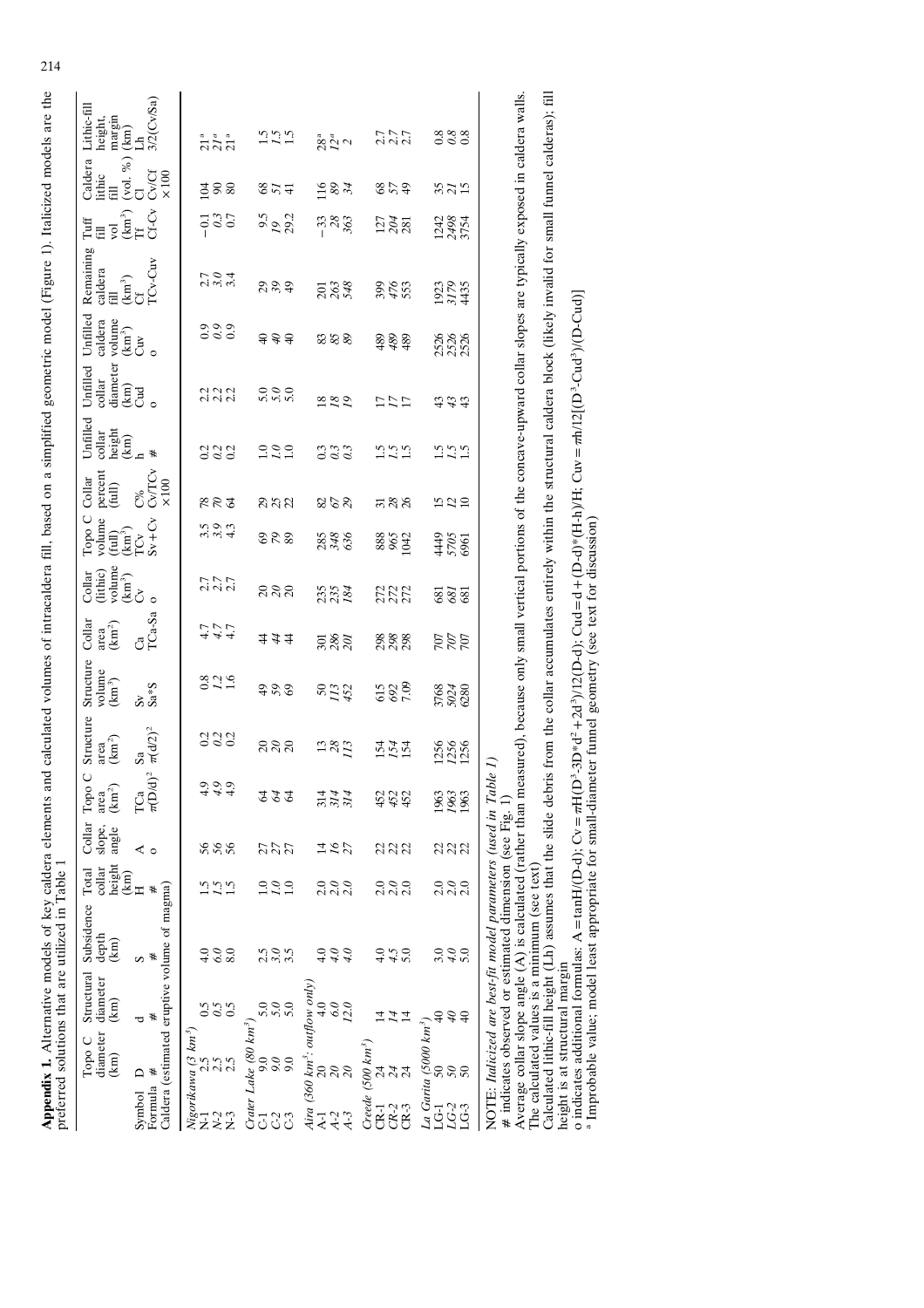well-exposed Grizzly Peak caldera in regional Colorado, originally described as a nested ring-fault platesubsidence structure (Fridrich et al. 1991), has impressed others as involving significant downsag and piecemeal subsidence (Branney 1995). Interpreting caldera structures in terms of a continuum of subsidence styles, rather than as end-member types, can clarify relations between eruptive and structural processes in comparison with size of the eruption and geometry of the cogenetic magma chamber.

The flaring of inner caldera walls as a result of landsliding during subsidence is a major process in generating caldera morphology and caldera fill. Lithic material, derived from vent enlargement and slumping of caldera walls, is more voluminous in caldera fills than commonly recognized from study of young little-eroded calderas. In funnel calderas and small ring-fault subsidences, such lithic material is the dominant component of the caldera fill; model calculations suggest that some funnel calderas generate as great a volume of lithic debris as can be contained within the caldera (to the level of the unfilled collar height). In larger calderas, such as Crater Lake and Creede, wall-rock lithic fragments are roughly equal in volume to primary syncollapse volcanic ejecta that accumulate within the caldera. For the largest calderas, such as La Garita, the proportion of intracaldera slide debris is lower, and only minor slide material would be expected to reach central parts of the caldera fill that is exposed by resurgent doming. Thus, the size of magma chambers and volume of ash-flow eruptions strongly influence both caldera-subsidence processes and the lithologies of exposed intracaldera volcanic fill.

**Acknowledgements** Interpretations summarized herein were previously presented in part at the IAVCEI symposium "Large Volcanic Eruptions," convened by K. Hon and J. Pallister, at the 1995 IUGG meeting in Boulder, Colorado. C. Bacon provided helpful input on the geometry of Crater Lake caldera. T. Yamamoto and D. Miura helped obtain important recent Japanese publications. This work was supported by the Volcano Hazards Program of the U.S. Geological Survey. Revision of manuscript drafts benefited greatly from the thoughtful comments (and some divergent opinions) provided by C. Bacon, R. Bailey, M. Branney, R. Christiansen, W. Hildreth, J. Marti, and G. P. L. Walker.

#### References

- Almond DC (1977) The Sabaloka igneous complex, Sudan. Phil Trans R Soc Lond 287: 595–633
- Ando S (1981) An example of the structure of Crater Lake-type caldera, Nigorikawa caldera, southwest Hokkaido, Japan. Abstracts, 1981 IAVCEI Symposium–Arc Volcanism, pp 9–10
- Ankeny LA, Braile LW, Olsen KH (1986) Upper crustal structure beneath the Jemez Mountains volcanic field, New Mexico, determined by three-dimensional simultaneous inversion of seismic relraction and earthquake data. J Geophys Res 91:6188–6198
- Aramaki S (1984) Formation of the Aira caldera, southern Kyushu,  $\sim$  22000 years ago. J Geophys Res 89:8485–8501
- Bacon CR (1983) Eruptive history of Mount Mazama and Crater Lake caldera, Cascade Range, USA. J Volcanol Geotherm Res 18:57–115
- Bailey RA, Dalrymple GB, Lanphere MA (1976) Volcanism, structure, and geochronology of Long Valley caldera, Mono County, California. J Geophys Res 81 :725–744
- Baker MCW (1981) The nature and distribution of upper Cenozoic ignimbrite centres in the Central Andes. J Volcanol Geotherm Res 11 :293–315
- Bethke PM, Campbell WR, Hulen JB, Moses TH Jr (1994) Creede caldera continental scientific drilling program. Overview (abstr). Geol Soc Am (abstracts with programs) 26: 398
- Branney MJ (1995) Downsag and extension at calderas. New perspectives on collapse geometries from ice-melt-, mining, and volcanic subsidence. Bull Volcanol 57: 303–318
- Branney MJ, Gilbert JS (1995) Ice-melt collapse pits and associated features in the 1991 lahar deposits of Volcán Hudson, Chile. criteria to distinguish eruption-induced glacier melt. Bull Volcanol 57: 293–302
- Branney MJ, Kokelaar P (1994) Volcanotectonic faulting, softstate deformation, and rheomorphism of tuffs during development of a piecemeal caldera, English Lake District. Geol Soc Am Bull 106: 507–530
- Buddington AF (1959) Granite emplacement with special reference to North America. Geol Soc Am Bull 70:671-747
- Busby Sperra CJ (1984) Large-volume rhyolitic ash flow eruptions and submarine caldera collapse in the Lower Mesozoic Sierra Nevada, California. J Geophys Res 89:8417–8428
- Carr WJ, Quinlivan WD (1968) Structure of Timber Mountain resurgent dome. Geol Soc Am Mem 110: 99–108
- Chesner CA, Rose WI (1991) Stratigraphy of the Toba tuffs and the evolution of the Toba caldera complex, Sumatra, Indonesia. Bull Volcanol 53: 343–356
- Christiansen RL (1984) Yellowstone magmatic evolution: its bearing on understanding large-volume explosive volcanism. In: Explosive volcanism: inception, evolution, and hazards. National Academy Press, Washington DC, pp 84–95
- Christiansen RL, Lipman PW, Carr WJ, Byers FM Jr, Orkild PP, Sargent KA (1977) The Timber Mountain--Oasis Valley caldera complex of southern Nevada. Geol Soc Am Bull 88:943–959
- Clough CT, Maufe HB, Bailey EB (1909) The cauldron-subsidence of Glen Coe, and the associated igneous phenomena. Q J Geol Soc Lond 65 :611–678
- Cunningham CG, Steven TA (1979) Mount Belknap and Red Hills calderas and associated rocks, Marysvale volcanic field, west-central Utah. US Geol Surv Bull 1468:1-33
- Decker RW (1987) Dynamics of Hawaiian volcanoes: an overview. US Geol Surv Prof Pap 1350: 997–1018
- Dohnan Geothermal Energy Co. (1984) Geothermal development in the Nigorikawa area, Hokkaido, Japan. Company Report, 17 pp
- Druitt T, Francaviglia V (1992) Caldera formation on Santorini and the physiography of the islands in the late Bronze Age. Bull Volcanol 54: 484–493
- Du Bray EA, Pallister JS (1991) An ash flow caldera in cross section. Ongoing field and geochemical studies of the mid-Tertiary Turkey Creek caldera, Chiricahua Mountains, SE Arizona. J Geophys Res 96 (13): 435–458
- Du Bray EA, Pallister JS (1994) Geologic map of the Chiricahua Peak quadrangle Cochise County, Arizona. US Geol Surv Geol Quad Map GQ-1733
- Dungan MA, Lipman PW, Colucci MT, Ferguson KM, Balsley SD (1989) Southeastern (Platoro) caldera complex. In: IAV-CEI fieldtrip guide: Oligocene-Miocene San Juan volcanic field, Colorado. New Mexico Bur Mines Min Res Mem 46:305–329
- Eaton GP et al. (1975) Magma beneath Yellowstone National Park. Science 188:787–796
- Eichelberger JC, Hildreth W (1986) Research drilling at Katmai, Alaska. EOS, Trans Am Geophys Union 67 :778–780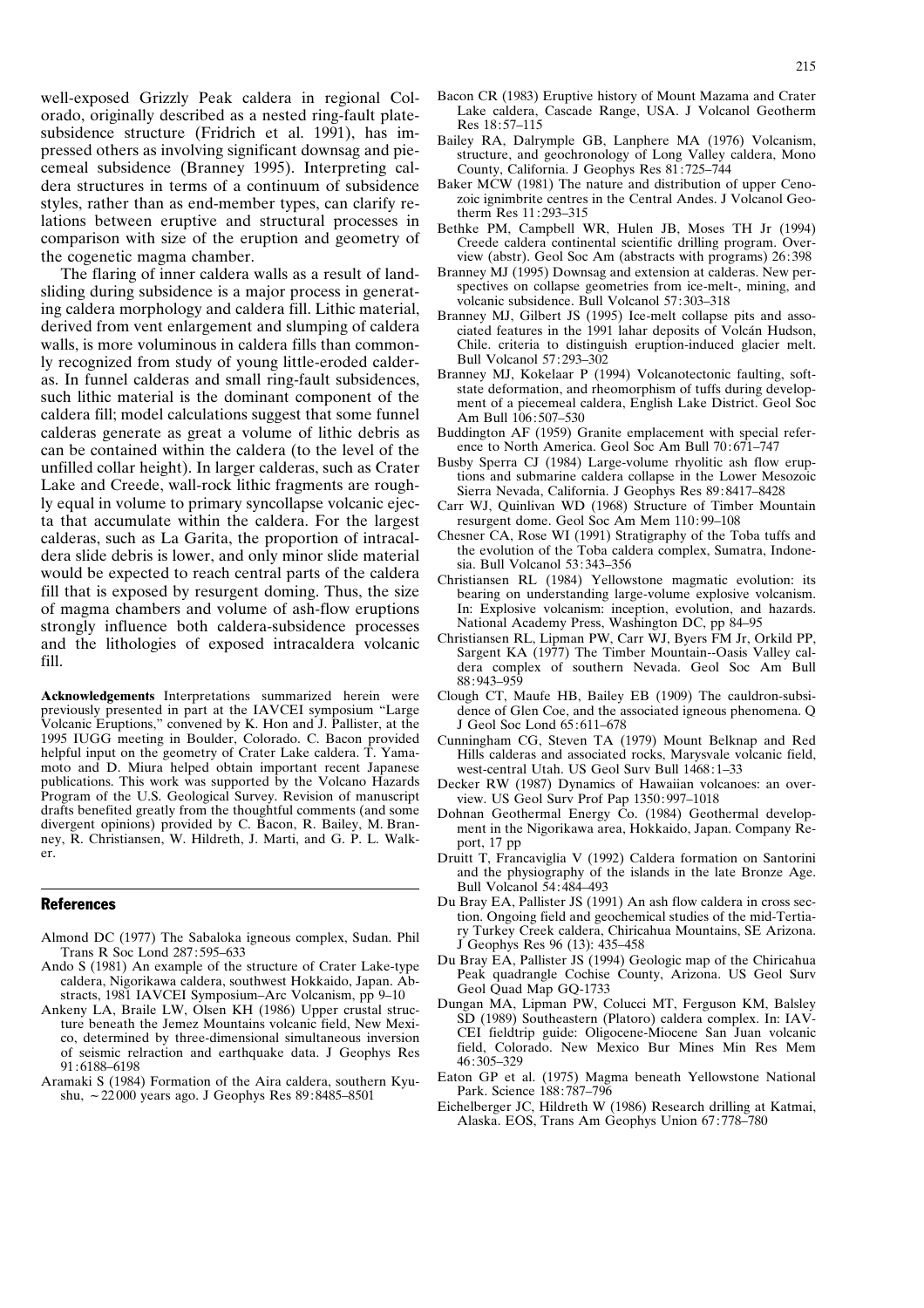- Ferguson JF, Cogbill AH, Warren RG (1994) A geophysical–geological transect of the Silent Canyon caldera complex, Pahute Mesa, Nevada. J Geophys Res 99:4323-4340
- Fiske RL, Tobisch OT (1994) Middle Cretaceous ash-flow tuff and caldera-collapse deposit in the Minarets caldera, east-central Sierra Nevada, California. Geol Soc Am Bull 106:582–593
- Francis PW, McDonough WF, Hamil M, O'Callaghan LJ, Thorpe RS (1984) The Cerro Purico shield complex, North Chile. In: Harmon RS, Barreiro BA (eds) Andean magmatism–chemical and isotopic constraints, Shiva Publications, Nantwich, UK, pp 106–123
- Fridrich CJ, Smith RP, DeWitt E, McKee EH (1991) Structural, eruptive, and intrusive evolution of the Grizzly Peak caldera, Sawatch Range, Colorado. Geol Soc Am Bull 103 :1160–1177
- Gardeweg PM, Ramirez CF (1987) The La Pacana caldera and the Atana ignimbrite: a major ash-flow and resurgent caldera complex in the Andes of northern Chile. Bull Volcanol 49:547–566
- Gazis CA, Lanphere MA, Taylor HP Jr, Gurbanov A (1995)  $^{40}Ar^{39}Ar$  and  $^{18}O/1^{6}O$  studies of the Chegem ash-flow caldera and Eldjurta Granite: cooling of two late Pliocene igneous bodies in the Greater Caucasus Mountains, Russia. Earth Planet Sci Lett 134: 377–391
- Gudmundsson A (1988) Formation of collapse calderas. Geology 16:808–810
- Halliman S (1993) Nonchaotic collapse at funnel calderas. Gravity study of the ring fractures at Guayabo caldera, Costa Rica. Geology 21:367-370
- Hearn BC Jr (1966) Diatremes with kimberlitic affinities in northcentral Montana. Science 159: 622–625
- Henry CD, Price JG (1984) Variations in caldera development in the Tertiary volcanic field of trans-Pecos Texas. J Geophys Res 89:8765–8786
- Henry CD, Price JG (1989) The Christmas Mountains caldera complex, Trans-Pecos Texas: the geology and development of a laccocaldera. Bull Volcanol 52: 97–112
- Hildreth W (1987) New perspectives on the eruption of 1912 in the Valley of Ten Thousand Smokes, Katmai National Park, Alaska. Bull Volcanol 46: 680–693
- Hildreth W (1996) Kulshan caldera. A Quaternary subglacial caldera in the North Cascades, Washington. Geol Soc Am Bull: 108:786–793
- Hildreth W, Mahood GA (1986) Ring-fracture eruption of the Bishop Tuff. Geol Soc Am Bull 97 :396–403
- Holcomb RT (1987) Eruptive history and long-term behavior of Kilauea Volcano. USÊGeol Surv Prof Pap 1350: 261–350
- Hon KA (1987) Geologic and petrologic evolution of the Lake City caldera, San Juan Mountains, Colorado. PhD thesis, Univ Colorado, 244 pp
- Hon K, Fridrich C (1989) How calderas resurge (abstr). IAVCEI Abstracts, New Mexico Bur Mines Min Res Bull 131: 135
- Howells MF, Reedman AJ, Campbell DG (1986) The submarine eruption and emplacement of the Lower Rhyolitic tuff Formation (Ordovician), N Wales. J Geol Soc Lond 143: 411–423
- Imaoka T, Murakami N, Matsumoto T, Yamasaki H (1988) Paleogene cauldrons in the western San-in District, southwest Japan. J Fac Liberal Arts, Yamaguchi Univ 22:41–75 (in Japanese, with English abstract)
- Iyer HM (1984) Geophysical evidence for the locations, shapes and sizes, and internal structures of magma chambers beneath regions of Quaternary Volcanism. Phil Trans R Soc Lond A310 :473–510
- Ito T, Utada M, Okuyama T (1989) Mio-Pliocene calderas in the Backbone region in northeast Japan. Mem Geol Soc Jap 32:409–429 (in Japanese, with English abstract)
- John DA (1995) Tilted middle Tertiary ash-flow calderas and subjacent granitic plutons, southern Stillwater Range, Nevada. Cross sections of an Oligocene igneous center. Geol Soc Am Bull 107: 180–200
- Johnson CM, Shannon JR, Fridrich CJ (1989) Roots of ignimbrite calderas: batholithic plutonism, volcanism, and mineralization in the southern Rocky Mountains, Colorado and New Mexico. New Mex Bur Mines Mineral Resources Mem 46: 275–302
- Kamata H (1989) Shishimuta caldera, the buried source of the Yabakei pyroclastic flow in the Hohi Volcanic zone, Japan. Bull Volcanol 51: 41–50
- Kingsley L (1931) Cauldron subsidence of the Ossipee Mountains. Am J Sci 22: 139–168
- Komazawa M (1995) Gravimetric analysis of Aso Volcano and its interpretation. J Geodetic Soc Jap 41 :17–45
- Komuro H (1987) Experiments on cauldron formation. a polygonal cauldron and ring fractures. J Volcanol Geotherm Res 31:131–149
- Komura H, Shichi R, Wada H, Itoi Y (1996) Basement relief under Sanbe caldera inferred from gravity anomaly. Bull Volcanol Soc Jap 41:1–10 (in Japanese, with English abstract)
- Lambert MB (1974) The Bennett Lake cauldron subsidence complex, British Columbia and Yukon Territory. Geol Surv Can Bull 227: 1–213
- Lehman JA, Smith RB, Schilly MM (1982) Upper crustal structure of the Yellowstone caldera from seismic delay time analysis and gravity correlations. J Geophys Res 87:2713–2730
- Lipman PW (1976) Caldera collapse breccias in the western San Juan Mountains, Colorado. Geol Soc Am Bull 87: 1397–1410
- Lipman PW (1984) The roots of ash-flow calderas in North America: windows into the tops of granitic batholiths. J Geophys Res 89 :8801–8841
- Lipman PW (1988) Evolution of silicic magma in the upper crust. the mid-Tertiary Latir Volcanic field and its cogenetic granitic batholith, northern New Mexico, USA. Trans R Soc Edinburgh 79:265–288
- Lipman PW (1993) Geologic map of the Tucson Mountains caldera, Arizona. US Geol Surv Misc Invest Map I-2205, scale 1:48 000
- Lipman PW, Sawyer DA, Hon K (1989) Central San Juan caldera cluster. In: IAVCEI fieldtrip guide: Oligocene-Miocene San Juan volcanic field, Colorado. New Mexico Bur Mines Mineral Res Mem 46: 330–350
- Lipman PW et al. (1993) 2.8-Ma ash-flow caldera at Chegem River in the northern Caucasus Mountains (Russia), contemporaneous granites, and associated ore deposits. J Volcanol Geotherm Res 57 :85–124
- Lipman PW, Dungan MA, Brown LD, Deino A (1996) Recurrent eruption and subsidence at the Platoro caldera complex, southeastern San Juan volcanic field, Colorado. New tales from old tuffs. Geol Soc Am Bull 108:1039–1055
- Luedke RG, Koeppen RP, Flores MA, Espinosa AO (1990) Reconnaissance geologic map of the Morococala volcanic field, Bolivia. US Geol Surv Misc Invest Map I-2014
- Macdonald GA (1972) Volcanoes. Prentice Hall, New Jersey
- Mahood GA (1980) Geological evolution of a Pleistocene rhyolitic center–Sierra La Primavera, Jalisco, Mexico. J Volcanol Geotherm Res 8: 199-230
- Mahood GA, Hildreth W (1986) Geology of the peralkaline volcano at Pantelleria, Strait of Sicily. Bull Volcanol 48:143–172
- Marti J, Ablay GJ, Redshaw LT, Sparks RSJ (1994) Experimental studies of collapse calderas. J Geol Soc Lond 151:919-929
- Matumoto T (1943) The four gigantic caldera volcanoes of Kyushu. Jap J Geol Geogr 19:1-57
- McBirney AR (1990) An historical note on the origin of calderas. J Volcanol Geotherm Res 42 :303–306
- Miura D (1997) Coherent caldera floor in a deeply dissected caldera: evaluation of its structure in relation to caldera formation, Miocene Kumano caldera, southwest Japan. Int Assoc Volcanol Chem Earth Interior, Abs Vol (Puerto Vallarta), p. 152
- Mizugaki K (1993) Geologic structure and volcanic history of Sunagohara caldera volcano, Fukushima, Japan. J Geol Soc Jap 99:721–737 (in Japanese, with English abstract)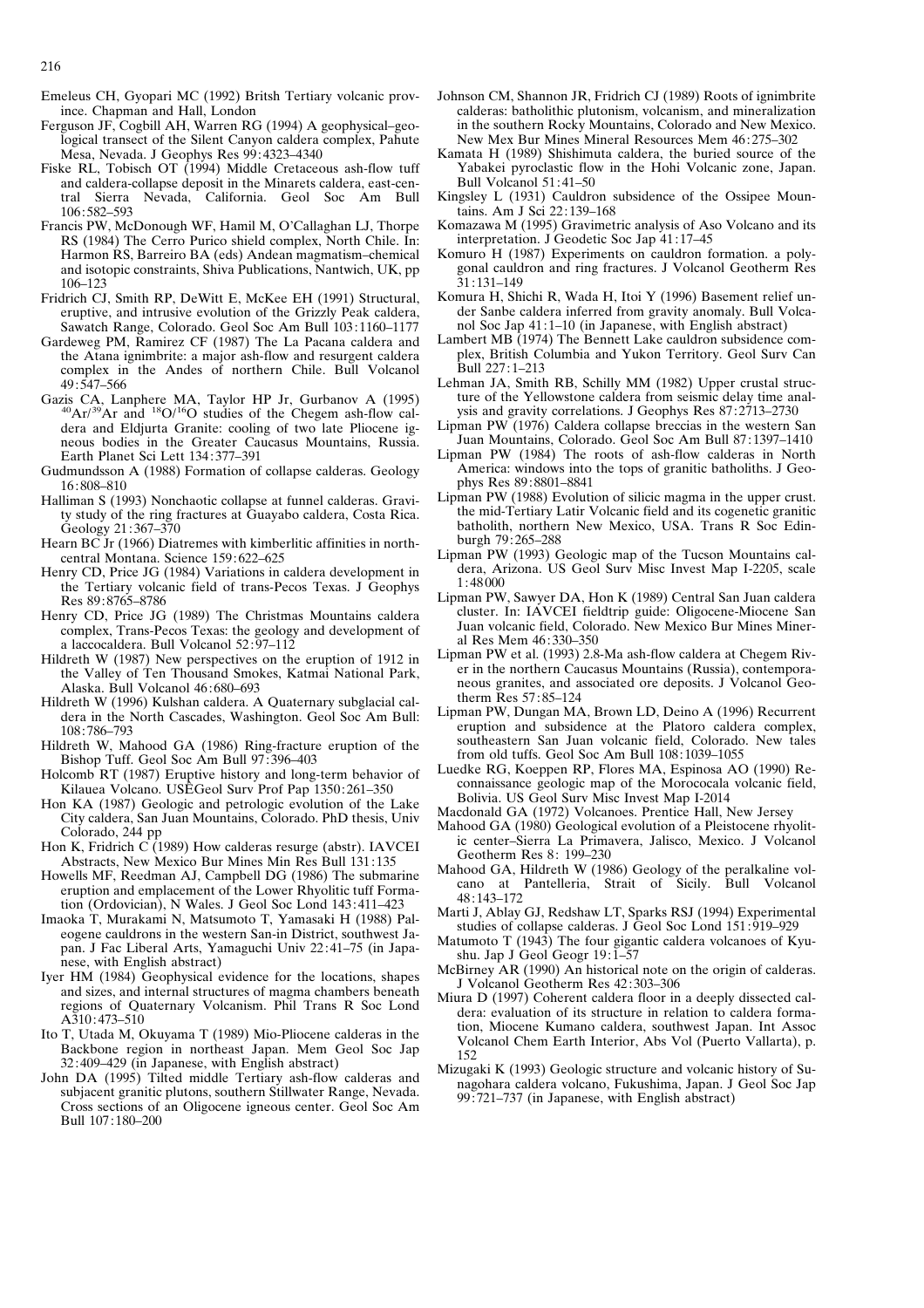- Mori J, McKee C, Itikarai I, Lowenstern P, Saint Ours P de, Talai B (1989) Earthquakes of the Rabaul seismo-deformational crisis, September 1983 to July 1985 :seismicity on a caldera ring fault. In: Latter JH (edÖcchs256) Volcanic hazards. IAV-CEI Proc Volcanol, vol 1, pp 429–462
- Murakami H, Komuro H (1993) Sakugi cauldron–Paleogene cauldron in central Chugoku, southwest Japan. J Geol Soc Jap 99:243–254 (in Japanese, with English abstract)
- Nagaoka S (1988) The late Quaternary tephra layers from the caldera volcanoes in and around Kagoshima Bay, southern Kyushu, Japan. Geogr Rep Tokyo Metropolitan Univ 23: 49–122
- Nairn IA, Wood CP, Bailey RA (1994) The Reporoa caldera, Taupo volcanic zone: source of the Kaingaroa ignimbrites. Bull Volcanol 56: 529–537
- Nairn IA, McKee CO, Talai B, Wood CP (1995) Geology and eruptive history of the Rabaul caldera area, Papua New Guinea. J Volcanol Geotherm Res 69 :255–284
- Nappi G, Renzulli A, Santi P (1991) Evidence of incremental growth in the Vulsinian calderas (central Italy). J Volcanol Geotherm Res 47 :13–31
- Nelson CH et al. (1994) The Volcanic, sedimentologic, and paleolimnologic history of the Crater Lake caldera floor, Oregon. Evidence for small caldera evolution. Geol Soc Am Bull 106:684–704
- Oftedahl C (1978) Cauldrons of the Permian Oslo rift. J Volcanol Geotherm Res 3 :343–372
- Ort MH (1993) Eruptive processes and caldera formation in nested downsag-collapse caldera: Cerro Panizos, central Andes Mountains. J Volcanol Geotherm Res 56 :221–252
- Otake M, Sato H, Yamaguch Y (1997) Geologic development of the Late Miocene Tokusa caldera in the southern Aizu district, northeast Honshu, Japan. J Geol Soc Jap 103: 1–20 (in Japanese, with English abstract)
- Pierce Kl, Morgan LA (1992) The track of the Yellowstone hot spot: volcanism, faulting, and uplift. In: Link PK, Kuntz MA, Platt LB (eds) Regional geology of eastern Idaho and western Wyoming. Geol Soc Am Mem 179:1–53
- Ponko SC, Sanders CO (1994) Inversion for P and S wave attenuation structure, Long Valley caldera, California. J Geophys Res 99:2619–2635
- Reynolds DL (1956) Calderas and ring complexes. Verh K Ned Geol Mijnbouwkd Genoot 16 :355–398
- Roberts RM, Aki K, Fehler MC (1991) A low-velocity zone in the basement beneath Valles caldera, New Mexico. J Geophys Res 96:21583–21596
- Rosi M, Vezzoli L, Aleotti P, Censi M de (1996) Interaction between caldera collapse and eruptive dynamics during the Campanian ignimbrite eruption, Phlegraean fields, Italy. Bull Volcanol 57 :541–554
- Rowley P, Anderson RE (1996) The syntectonic caldera: a new caldera type bounded by synchronous linear faults (abstrÖcchs256). Geol Soc Am (abstracts with programs) 28:449
- Rytuba JJ, McKee EH (1984) Peralkaline ash flow tuffs and calderas of the McDermitt volcanic field, southeast Oregon and north central Nevada. J Geophys Res 89 :8616–8628
- Sanders CO (1984) Location and configuration of magma bodies beneath Long Valley, California, determined from anomalous earthquake signals. J Geophys Res 89: 8287–8302
- Sanders CO, Ponko SC, Nixon LD, Schwartz EA (1995) Seismological evidence for magmatic and hydrothermal structure in Long Valley caldera from local earthquake attenuation and velocity tomography. J Geophys Res  $100:8311-8326$
- Sawada Y (1984) Subterranean structure of collapse caldera associated with andesitic and dacitic eruptions: structural evolution of the Miocene Kakeya cauldron, southwest Japan. Bull Volcanol 47 :551–568
- Sawyer DA, Fleck RJ, Lanphere MA, Warren RG, Broxton DE, Hudson MR (1994) Episodic caldera volcanism in the Miocene southwestern Nevada volcanic field: revised stratigraphic<br>framework <sup>40</sup>Ar/<sup>39</sup>Ar geochronology, and implications for magmatism and extension. Geol Soc Am Bull 106 :1304–1318
- Scandone R (1990) Chaotic collapse of calderas. J Volcanol Geotherm Res 42 :285–302
- Seager WR, McCurry M (1988) The cogenetic Organ cauldron and batholith, south central New Mexico: evolution of a large volume ash flow cauldron and its source magma chamber. J Geophys Res 93 :4421–4433
- Self S, Rampino MR (1982) Comments on "A geophysical interpretation of the 1883 Krakatau eruption" by I. Yokoyama. J Volcanol Geotherm Res 13: 379–386
- Self S, Goff FF, Gardner JN, Wright JV, Kite WM (1986) Explosive rhyolitic volcanism in the Jemez Mountains: vent location, caldera development and relation to regional structure. J Geophys Res 91 :1779–1798
- Sheridan MF (1978) The Superstition cauldron complex. Arizona Bur Geol Min Technol Spec Pap 2:85–96
- Silva SL de (1989) Altiplano-Puna volcanic complex of the central Andes. Geology 17: 1102–1106
- Silva SL de (1997) Sources of ignimbrites in the Central Andes. Int Assoc Volcanol Chem Earth Interior, Abs Vol (Puerto Vallarta), p. 26
- Silva SL de, Francis PW (1991) Volcanoes of the Central Andes. Springer, Berlin Heidelberg New York
- Sparks RSJ, Francis PW, Hamer RD, Pankhurst RJ, O'Callaghan LO, Thorpe RS, Page R (1987) Ignimbrites of the Cerro Galan caldera, NW Argentina. J Volcanol Geotherm Res  $24.205 - 248$
- Smith RL (1960) Ash flows. Geol Soc Am Bull 71: 795–842
- Smith RL, Bailey RA (1968) Resurgent cauldrons. Geol Soc Am Mem 116:83–104
- Smith RB, Braille LW (1994) The Yellowstone hotspot. J Volcanol Geotherm Res 61: 121–187
- Steck LK, Prothero WA (1994) Crustal structure beneath Long Valley caldera from modeling of teleseismic P wave polarizations and Ps converted waves. J Geophys Res 99 :6881–6898
- Steck LK et al. (in press) Crust and upper mantle P-wave velocity structure beneath the Valles caldera, New Mexico: results from the JTEX teleseismic experiment. J Geophys Res
- Steven TA, Lipman PW (1976) Calderas of the San Juan volcanic field, southwestern Colorado. US Geol Surv Prof Pap 958:1–35
- Steven TA, Rowley PD, Cunningham CG (1984) Calderas of the Marysvale volcanic field, west central Utah. J Geophys Res 89:8751–8764
- Takada A (1987) Development of the Shitara igneous complex, central Japan, and the structure of its cauldrons. J Geol Soc Jap 93 :167–184 (in Japanese, with English abstract)
- Takahashi M (1986) Anatomy of a Middle Miocene Valles-type caldera cluster. Geology of the Okueyama volcano-plutonic complex, southwest Japan. J Volcanol Geotherm Res  $29:33 - 70$
- Tilling RI, Koyanagi RY, Lipman PW, Lockwood JP, Moore JG, Swanson DA (1976) Earthquake and related catastrophic events, Island of Hawaii, November 29, 1975 :a preliminary report. US Geol Surv Circ 740:1-33
- Varga RJ, Smith BM (1984) Evolution of the early Oligocene Bonanza caldera, northeast San Juan volcanic field, Colorado. J Geophys Res 89:8679–8694
- Walker GPL (1984) Downsag calderas, ring faults, caldera sizes, and incremental caldera growth. J Geophys Res 89:8407–8416
- Walker GPL (1985) Origin of coarse lithic breccias near ignimbrite source vents. J Volcanol Geotherm Res 25 :157–172
- Walker GPL (1988) Three Hawaiian calderas: an origin through<br>loading by shallow intrusions? J Geophys Res intrusions? J Geophys Res 93:14773–14784
- Williams H (1941) Calderas and their origin. Univ California Publ Depart Geol Sci 25:239–346
- Williams H (1942) The geology of Crater Lake National Park, Oregon. Carnegie Inst Washington Publ 540: 1–162
- Williams H, McBirney AR (1979) Volcanology. Freeman, Cooper and Co, San Francisco